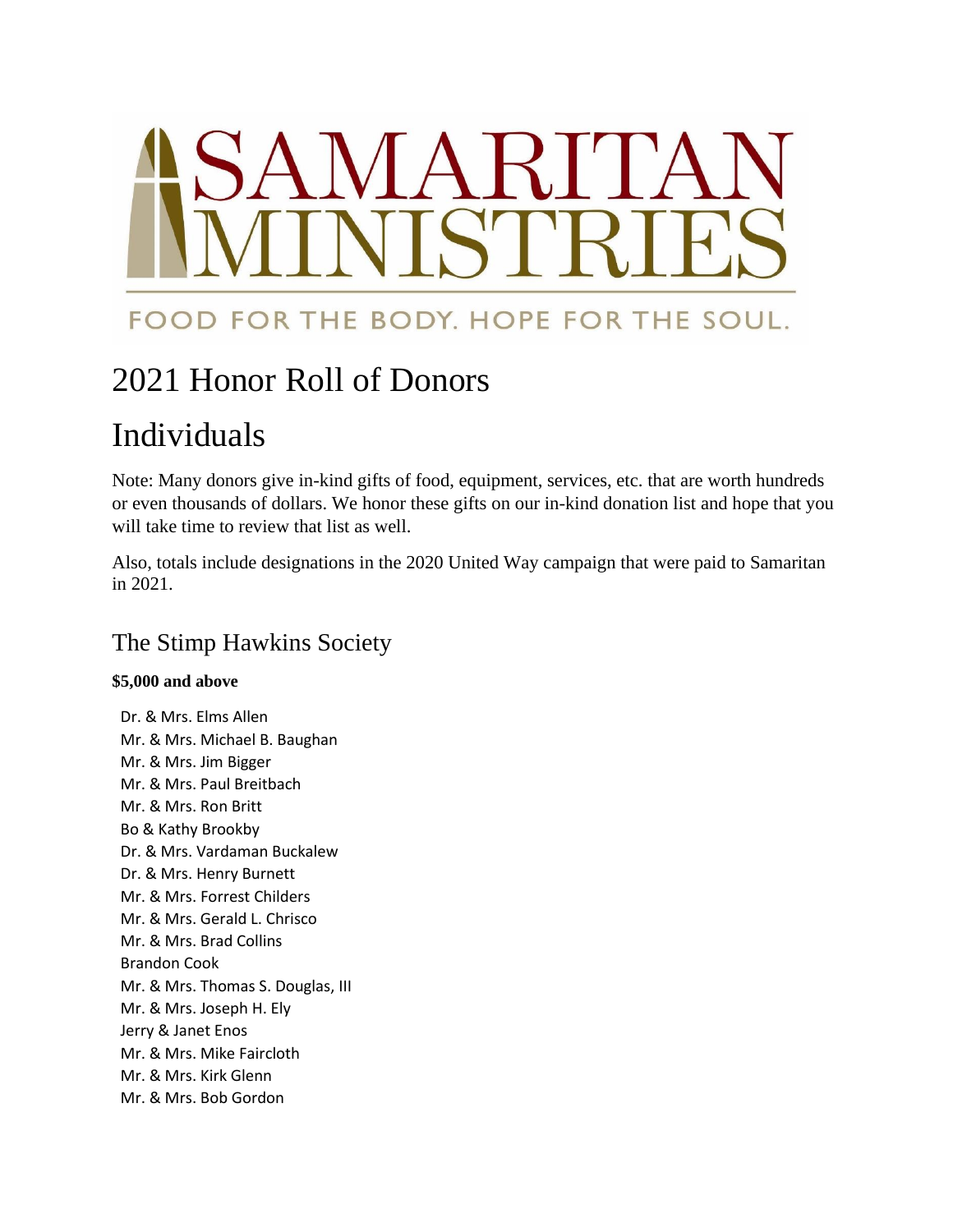Mr. H. Irving Grousbeck Mr. & Mrs. Michael Hardman Keith & Janet Huskins Kelly King Jim Kluttz Mr. & Mrs. Gilmour Lake Mr. & Mrs. Tom Lawson Mr. & Mrs. Michael Lewis Anne Page Long Marian C. Funderburk Trust Mr. & Mrs. Jeffrey E. Nicholson Mr. & Mrs. Benjamin K. Noland Mr. & Mrs. Dave Pacholke Mr. & Mrs. Tom Pierce Meghan & Tanner Robinson Mr. & Mrs. Jim Rosenberger Mr. & Mrs. Tom Rucker Guy & Liz Rudisill W. David Shannon Richard & Allison Watts Ann C. Wood Mr. & Mrs. Randy Ziglar Mr. Adam Zook

# The Good Samaritan Society

## Gold Level

#### **\$2,500-\$4,999**

Dr. & Mrs. David S. Anderson Mr. & Mrs. Jonathan Aves Mr. & Mrs. Jonathan Brower Dr. & Mrs. Malcolm Brown John Cater Mr. & Mrs. Hudnall Christopher Dr. & Mrs. William L. Craig, III Mr. & Mrs. C. Lamar Davis Mr. & Mrs. Mark Doughton Mr. & Mrs. William Dull Mary M. Eagan Mr. & Mrs. Mark A. Evans Mr. & Mrs. Mark Good Mr. & Mrs. Lewis Hardy Mr. & Mrs. Brent C. Hilleary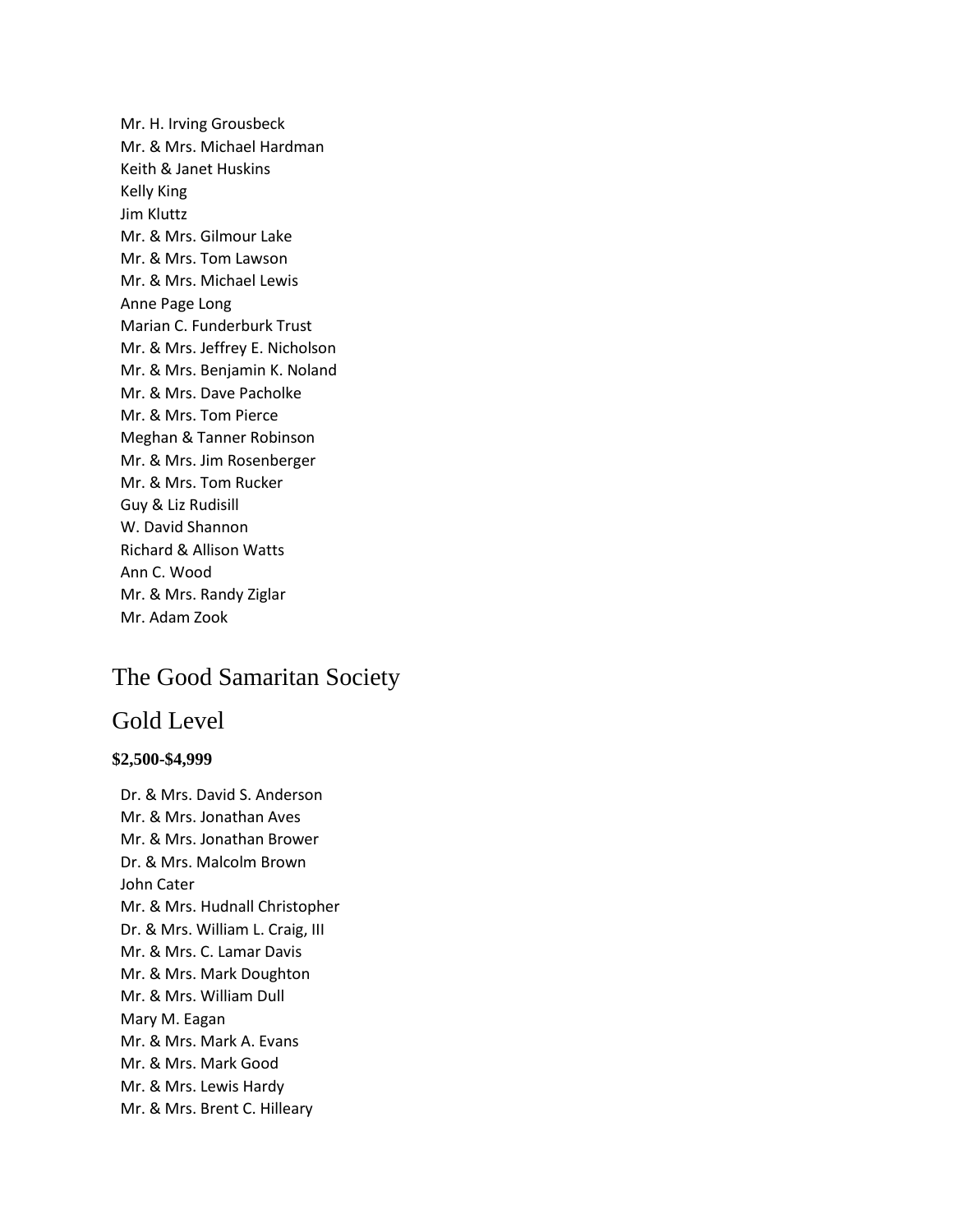Karen Holcomb Mr. & Mrs. Jake Horvat Dr. & Mrs. Hampton Howell Mr. & Mrs. Eric Hoyle Mr. & Mrs. Edward E. Hurst Mr. & Mrs. Scott D. Jones Mr. & Mrs. Greg Knight Leigh Leverenz Nancy Davis McGlothlin Dr. & Mrs. William E. Means Stephen L. Neal Mr. & Mrs. William Rabil, Jr. David B. Rea & Martha C. Apple The Ritchie Giving Fund Mr. & Mrs. Ed Robins Mr. & Mrs. Griffis C. Shuler Mr. & Mrs. Jim Stuart Dr. Samuel P. Stuart Mr. & Mrs. Richard Sullivan Drs. Austin & Lucie Temple Michael & Janet\* Tierney Mr. & Mrs. Gary Vontsolos Mr. & Mrs. Michael West Mr. & Mrs. Jason Whitener Susanne Wilkinson Mr. & Mrs. Ron Wixson \*Deceased

# The Good Samaritan Society

# Burgundy Level

#### **\$1,000-\$2,499**

John C. Berry & Patricia D. Apple-Berry Mr. & Mrs. Barry Amburn Lawrence H. Averill, Jr. James E. Babcock Almira S. Banks James P. Barefield Rev. Dr. & Mrs. Peter B. Barnes Mr. & Mrs. Roberts Bass Karen Bell Chandler Mr. & Mrs. Spencer Bennett Lee & Linda Bettis Mr. & Mrs. Hardt Bing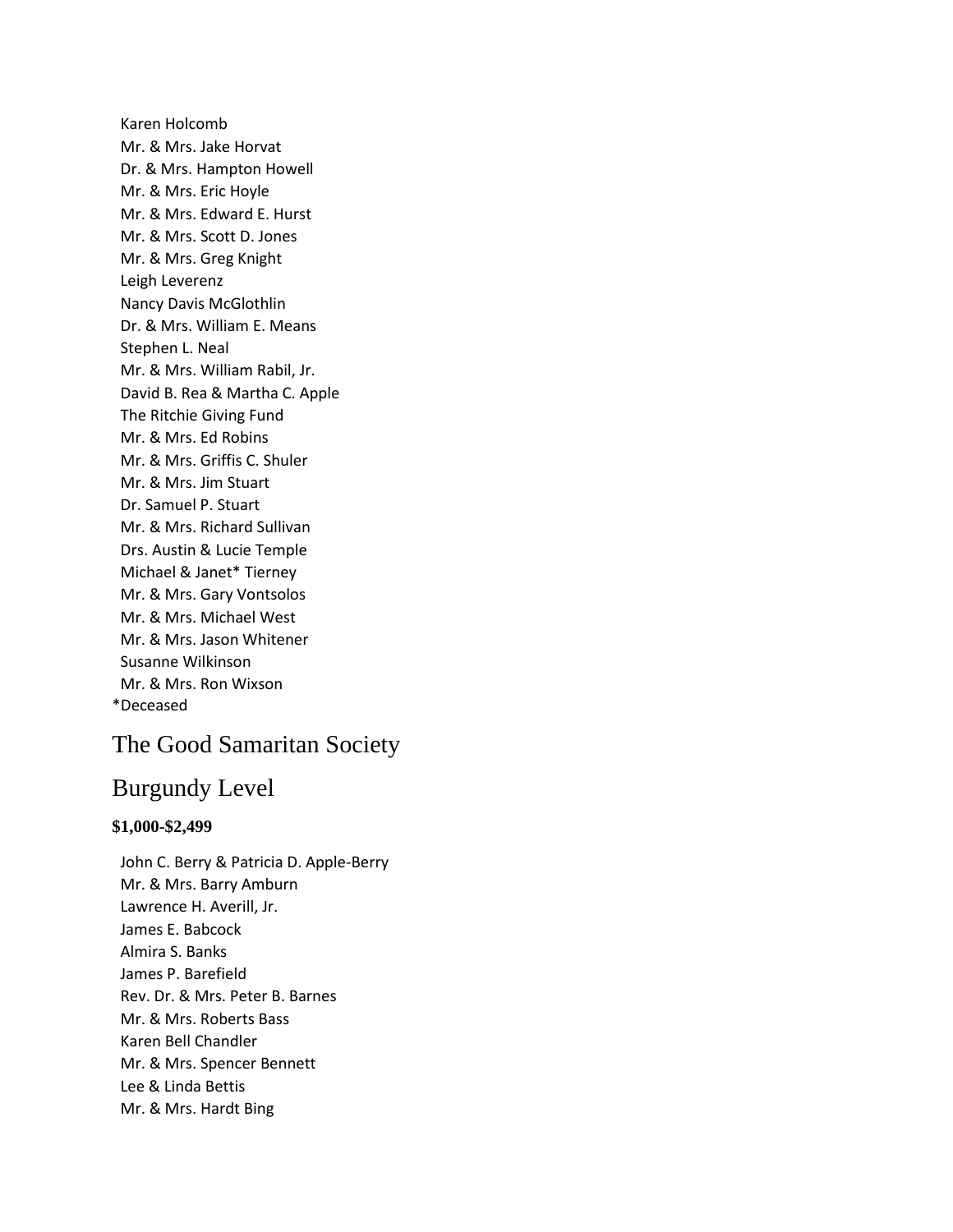Mr. & Mrs. Jon Bolton Mr. & Mrs. Cory Boyte Rev. & Mrs. Michael Bradshaw Tod Brown Mr. & Mrs. John W. Burress, III Erica Camp Clyde & Ann Cash Mr. & Mrs. Charles W. Chambers Mr. & Mrs. Paul G. Chrysson Mr. & Mrs. John G. Clevenger D. Elwood Clinard, Jr. William Clouse Joan & David Cotterill Mr. & Mrs. G. Allen Crawford Mr. & Mrs. David Daggett Dr. & Mrs. Ralph D'Agostino Donald L. David Mr. & Mrs. James Davis Mr. & Mrs. Jeffrey Deaton Mr. & Mrs. Jim Dickerson Matt & Laurin Eastling Roy Edwards Mr. & Mrs. Richard Egloff Tim & Dana Essick Estate of Margaret Jane White Mr. & Mrs. Mike Ford Mr. & Mrs. Sanjay Gandhi Shelia & Robert Garcia Mr. & Mrs. Danny H. Garrett Chris Geis Mr. & Mrs. Robert J. Gfeller, Jr. Doris Gordon Ariail Gores Dr. & Mrs. Charles Green Mike & Carol Green Mr. & Mrs. Daniel J. Guyer Mr. & Mrs. F. Borden Hanes, Jr. William P. Hanes Sara Larson Harper Mable Harrington Marie T. Hathcock Mr. & Mrs. G. Scott Haynie Mr. & Mrs. Brian Heelan Mr. & Mrs. Charles Hicks Mr. & Mrs. Chuck Hobbs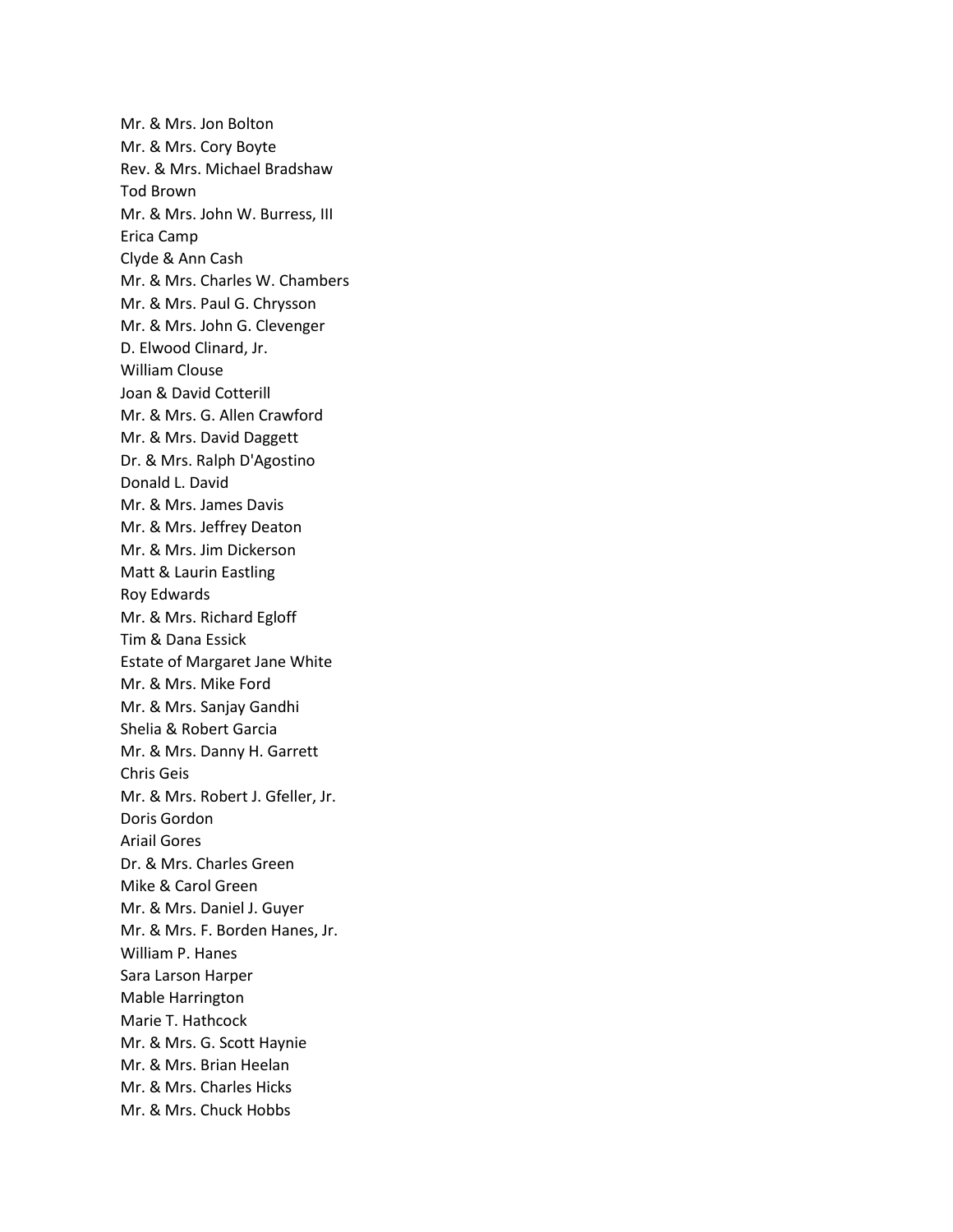Sue Holland Mr. & Mrs. Toussaint Holland, Jr. Mary Ruth D. Hord Mr. & Mrs. J. H. House Debbie Hunter Mr. & Mrs. Joseph Hunter Debbie Isbister Charles Jenkins & Susan Nash Mr. & Mrs. Trent E. Jernigan Joan W. Johnson Mr. Virmell Johnson Mr. & Mrs. Al Jones Mr. & Mrs. Henry H. Jordan, II Mr. & Mrs. David Alan Keely Mr. & Mrs. David Keller Mr. & Mrs. Richard Keshian Mr. & Mrs. Philip G. Kinken, Jr. Mr. & Mrs. Paul Kraskouskas Mr. & Mrs. David M. Lambert, Jr. Marty Lambeth Ms. Sue Ann Langfitt Mr. & Mrs. Jeffrey Lawyer Mr. & Mrs. Michael Lebo Mr. & Mrs. James Leslie Mr. & Mrs. Steven Lineberger Mr. & Mrs. Joe Lineberry Joe Logan Mr. & Mrs. Dallas Lyalls Mr. & Mrs. Kirk Macemore Alice Mahoney Megan Maloney, winner of the NC Bar Foundation's McIntyre Youth Challenge Mr. & Mrs. Anthony P. McCabe Mr. & Mrs. Mike McCandless Mr. & Mrs. C. Mike McClung Mr. & Mrs. S. Edward McKee Mr. & Mrs. Thomas McKiernan Mr. & Mrs. Joe Millard Mr. & Mrs. Nick Mitchell Mr. & Mrs. Steve Moore Mr. & Mrs. Christian B. Moretz Mr. & Mrs. Jeff L. Mott Dr. & Mrs. Dan Murphy Mr. & Mrs. Craige Murray Mr. & Mrs. David Murray Mr. & Mrs. Brad Myers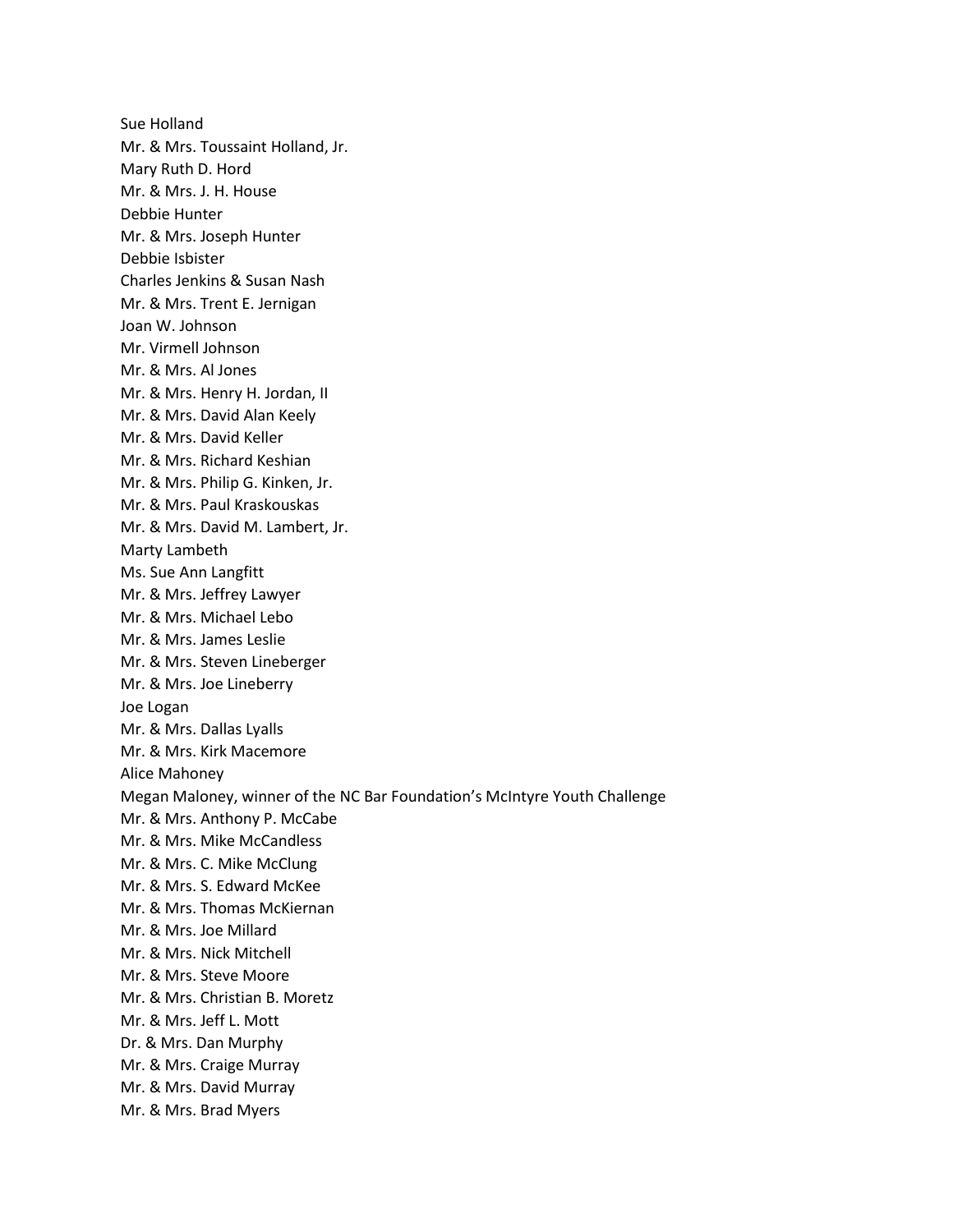Mr. & Mrs. Drew R. Naylor Mr. & Mrs. J. Keith Norman Mr. & Mrs. Laney Orr Mr. & Mrs. Ray Owen Nathan & Lisa Parrish Mr. & Mrs. Bill Parsley Mr. & Mrs. Robert Parsley Mr. & Mrs. Charles C. Patton Dr. & Mrs. Francis D. Pepper, Jr. Nancy Porter Roberta Powell Todd & Amy Rabold Chris Reilly Dr. & Mrs. Elwood L. Robinson Mike Robinson & Wynn Tanner Mr. & Mrs. Keith Rogers Mr. & Mrs. Wayne Roquemore Mr. & Mrs. Steven Mark Rorem Jannell Rowe Mr. & Mrs. Steve Rowell Avon Ruffin Mr. & Mrs. W. P. Sandridge, Jr. Mr. & Mrs. Timothy D Sarazen Mr. & Mrs. Philippe Sevin Sidney Ann Shadley Mr. & Mrs. Jim A. Shore Mr. & Mrs. Ricky Shore Cynthia Skaar Mr. & Mrs. Curtis Smith Mrs. Lavina M. Smith Peter Snow Randall W. Sparger, III Marty Spry Sandra Steele Tom Stockton Estella E. Surratt Mr. & Mrs. Charles B. Sutton Teresa Holdaway Swain Steve Sytz Mr. & Mrs. Neal Tackabery Dr. & Mrs. David Tate Mr. & Mrs. William Thorpe Ms. Kay Triplett Dr. & Mrs. Harry Underwood Elizabeth Weiler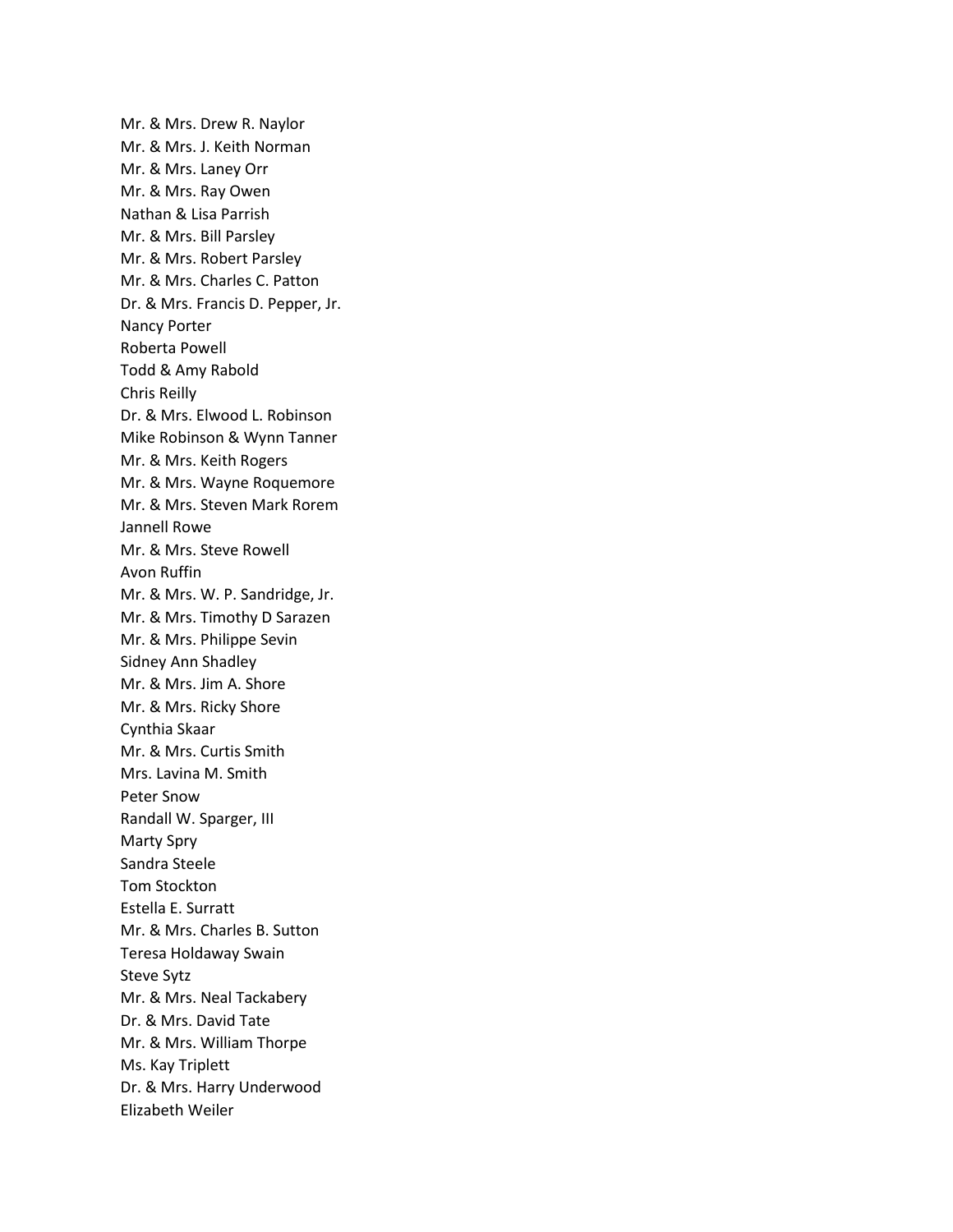John C. Whitaker, Jr. Dr. Cameron Williams Carrie Williams Mr. & Mrs. Michael G. Williams Cathy C. Woitineck & Johnnie Jean Curry Mr. & Mrs. Scott Wray Erika C. Zimmerman

# Friends of Samaritan

### Patrons

#### **\$500-\$999**

Margaret Alden Stanley Allgood & Pam Rasberry Mr. & Mrs. Jeff Andrews Paul W. Armfield Mr. & Mrs. Frederick Atwater Mr. & Mrs. Bruce Babcock Mr. & Mrs. Patrick J. Baker Jonathan Beam Carol Beck Kiel Beehler Mr. & Mrs. Jonathan B. Blanco Mr. & Mrs. Wade Bontrager Mr. & Mrs. Henry M. Booke Mr. & Mrs. Bryan Bowles Mr. & Mrs. James T. Brewer Ginny Britt Mr. & Mrs. Albert Butler, III Mr. & Mrs. Austin Byrne Carol C. Caltabiano Lance Cancro Mr. & Mrs. Kenneth P. Carlson, Jr. Mr. & Mrs. W. Brad Carr Mr. Lee Cash Mr. & Mrs. Scott Cawood Dr. Mika Chandra Mr. & Mrs. Kenneth E. Chapman Mr. & Mrs. Ray F. Chitty Albert M. Church, Jr. Bill & Kathy Cissna Rev. Bret Cogan Mr. & Mrs. Patrick Craven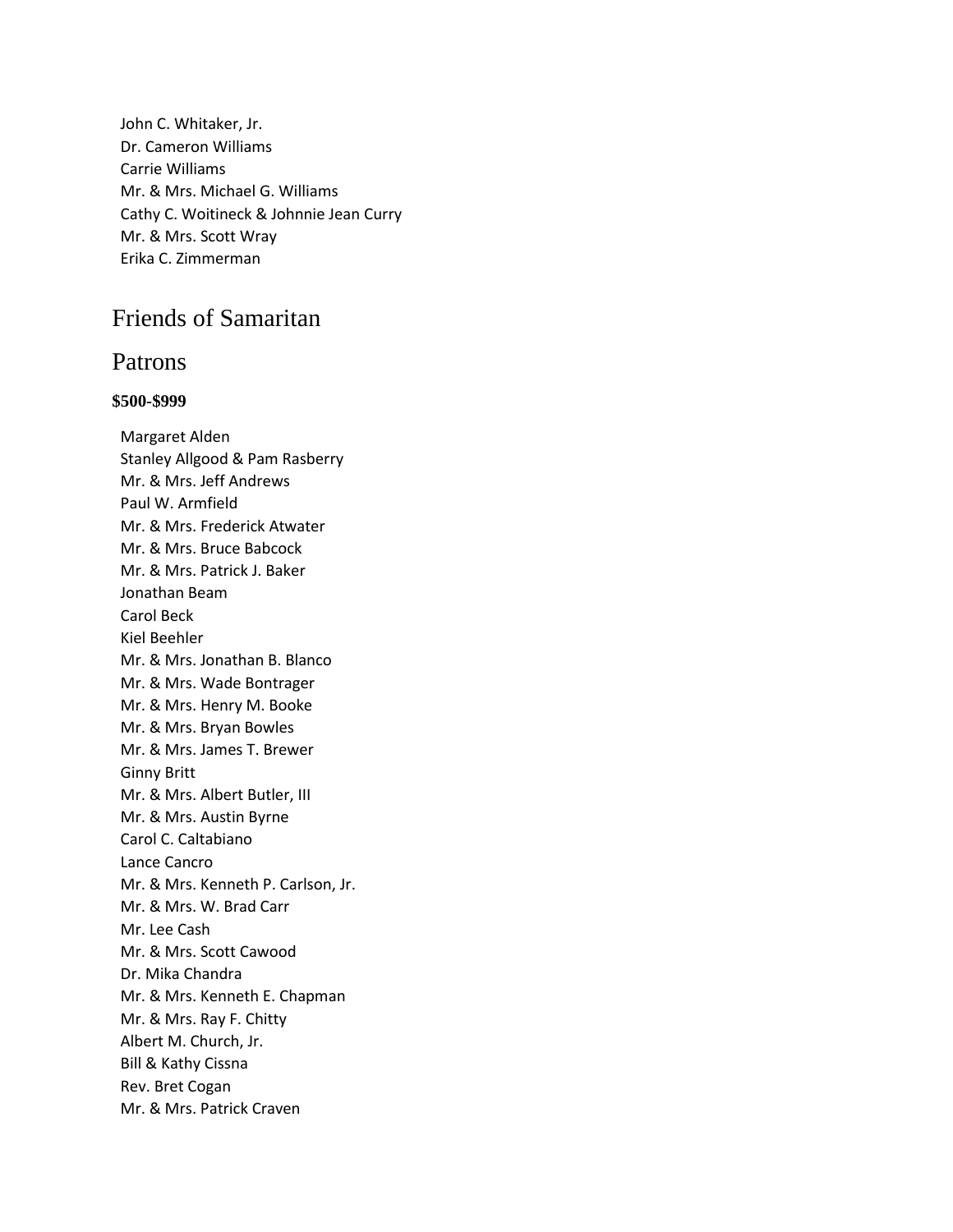James Crawford Carolyn Crockett Kaamilya Cross Mrs. Carole Crosslin Mr. & Mrs. John C. Crump Mr. & Mrs. Peter Cullen Carol Danforth Jacqueline R. Daniels Paula H. Davis Mr. & Mrs. William K. Davis Dawne Deuterman Denis F. Deveaux Jan Doty Mr. & Mrs. John Earle Mr. & Mrs. Charles Edwards Pam Elledge Mr. & Mrs. Jack Fleer Paul Flinchum Mr. & Mrs. McDara P. Folan Mr. & Mrs. Charles Forrest Mr. & Mrs. Scott Franey Dr. & Mrs. Jeff Gallisdorfer Mr. & Mrs. Bob Gentile Vicki M. Gilbert Diane Gillen Mr. & Mrs. Thomas Goodson Mr. & Mrs. William T. Goodson Mr. & Mrs. Kent Gross Mr. & Mrs. Mike Gwyn Rita Hanes Mr. & Mrs. Edward R. Hardman Blair Harris Lisa Hayes Hein Family Fund Dr. & Mrs. James R. Helsabeck Betty Henderson Lydia Henry Mr. & Mrs. Dick Hensel Mr. & Mrs. Tim Hilliard Mr. & Mrs. Theodore Hindsman William E. Hollan, III Dr. Stephen Homer Bonnie Hoy Dr. & Mrs. David Hurd Linda F. Isham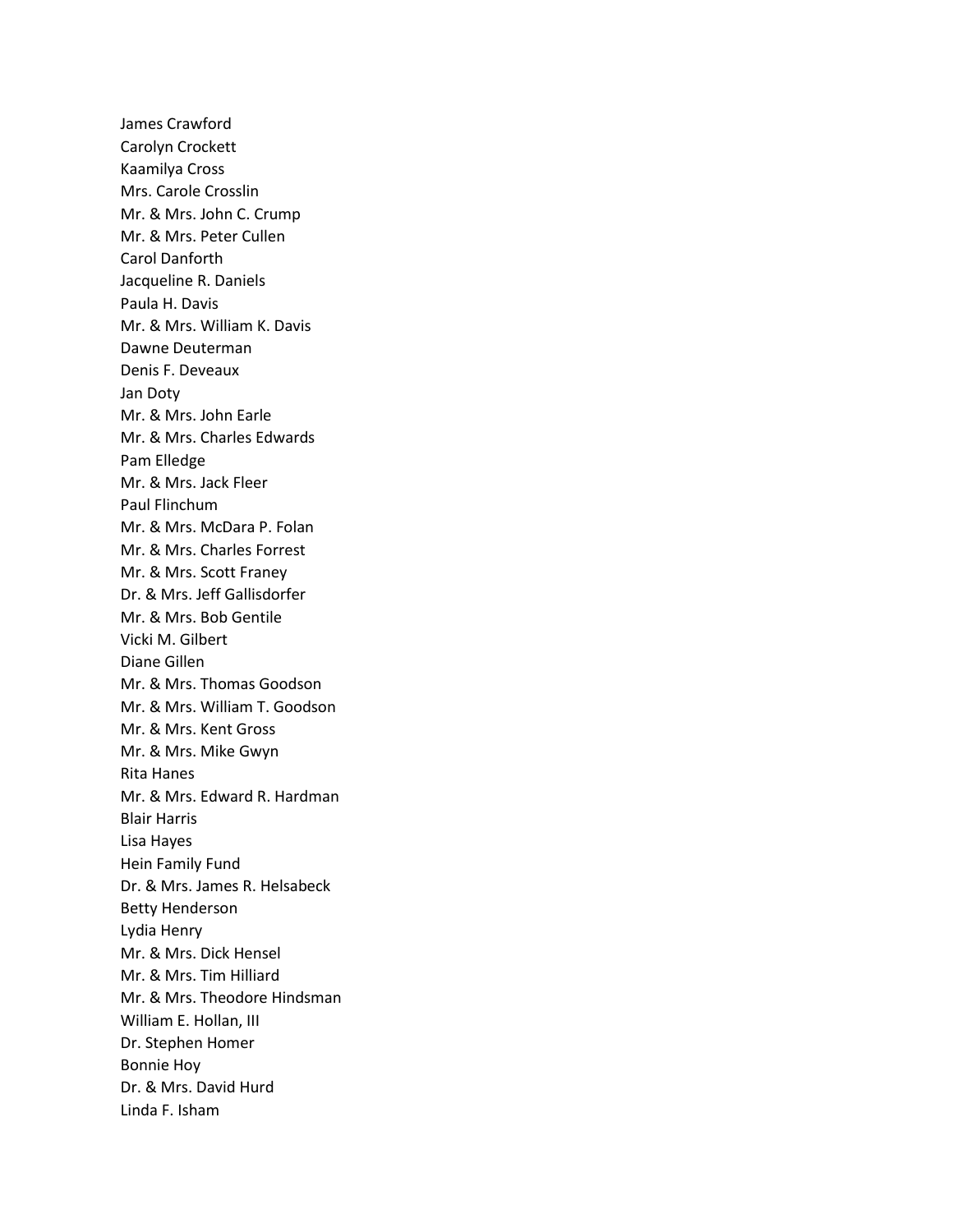Rev. & Mrs. Donald Jenkins Mr. & Mrs. Gordon Jenkins Antwune Johnson Marcella Jordan Mr. & Mrs. John Justus Mr. & Mrs. Anthony Kantor Mr. & Mrs. Steve Kelly Mr. & Mrs. Alan Kenny Mr. & Mrs. Ronald D. Key Harold Kiermaier Thomas Sean Kinder Mr. & Mrs. Frank Kirk Virginia Kreiner Mr. & Mrs. Carl L. Lanier, Jr. Mr. & Mrs. R. Wayne Lewis Richard Lewis Derek Lidbom Rob & Candy Lockwood April Long Juan Lopez Mr. & Mrs. Michael Madden Dr. Philip Maghen Sarah Maier Mr. Thomas P. Maier Mr. & Mrs. J. David Matthews David & Carroll McCullough Allen McReynolds, Jr. Katherine Michalek Carol Ann Miller Dr. & Mrs. Richard Miller Dennis Monaghan Michael Montgomery Dr. Mary Lou Moore Brett Moyer Edward Mueller Ramsey Murray Mr. & Mrs. Walter Murray Mr. & Mrs. Grover Myers Mr. Michael Myers Mr. & Mrs. Robert E. Neal Mr. & Mrs. Paul E. Neil, III Dr. & Mrs. Lewis H. Nelson, III Mr. & Mrs. David Newsome Joan H. Noell Dr. & Mrs. David R. O'Brien, Jr.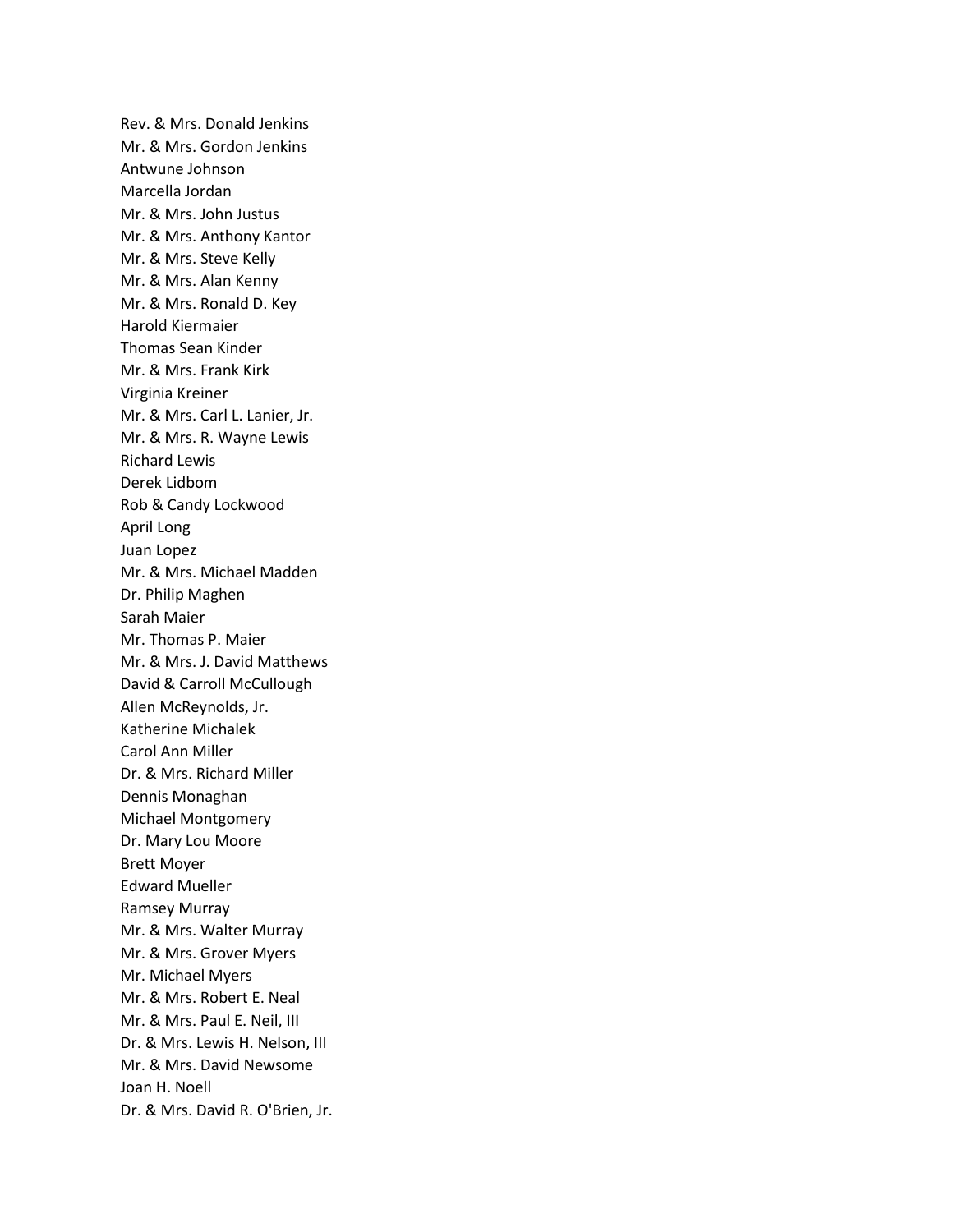Mr. & Mrs. Jim Olson Allan Tobias Omli Mr. & Mrs. Joseph D. Osowski Siham Ott Lynn Parsley Lynn Parsley & Kathy Ausen Mr. & Mrs. Alton E. Parsons Lucy Paynter Mr. & Mrs. Chris Perry Daniel L. Pfabe Mr. & Mrs. Alan Proctor Wesley Pyle Mr. & Mrs. James N. Rademaker, Jr. Dr. & Mrs. David Rainey Michael Reece Mr. & Mrs. Walter Rejeski Mr. & Mrs. William Rice, III Claudia D. Richardson Cathy Rimmer Kathryn Rogers James H. Ross Jackie Rountree Dr. Lindsey Sachs Mr. & Mrs. John Salmons Mr. & Mrs. Scott Semke Modine Shaw Shepherd Family Fund Mr. & Mrs. Aaron B. Shough Mr. & Mrs. Michael Sloan Dr. Thomas & Rev. Laura Spangler Velda Sparger Mr. & Mrs. Brian Steen Susan E. Surratt Mr. & Mrs. Ben Sutton, Jr. Mr. & Mrs. Jack Sutton, Jr. Mr. & Mrs. Craig A. Swecker Dr. & Mrs. Houston Symmes Ron Tedder Camilla and David Tyft Mr. & Mrs. Henry W. Tysinger, III Mr. & Mrs. Louis R. Valente Dr. & Mrs. Joseph Verga Mr. & Mrs. Ric Wagner, Jr. Anne F. Walter Nat Watson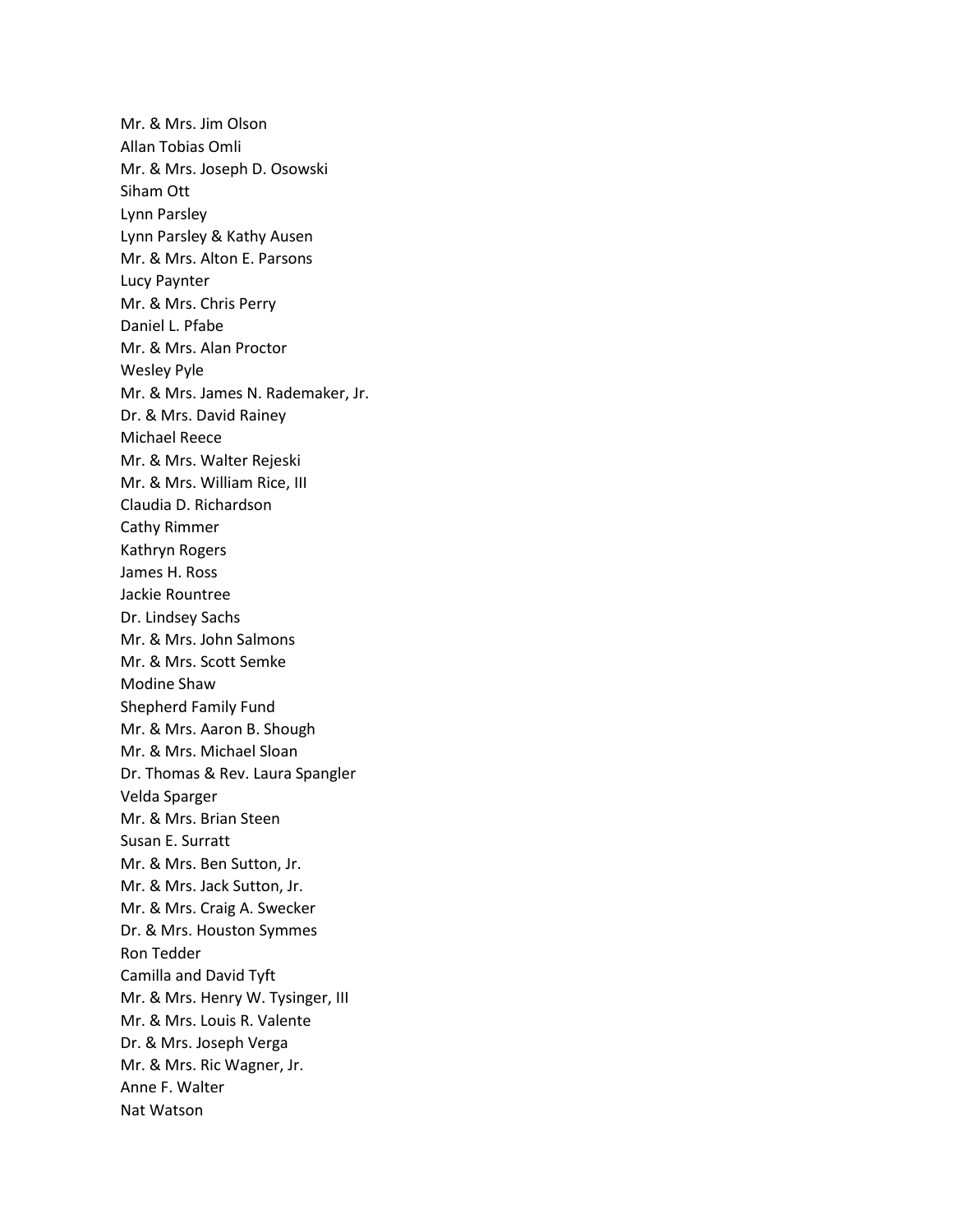Mr. & Mrs. Phillip Waugh Mr. & Mrs. Allen Weeks Virginia Weiler & Claudine Legault Mr. & Mrs. Ronald D. Wellman Georgia West Mr. & Mrs. Len White Mr. & Mrs. Tim J. Whitener Matthew A. Wiles Leslie Anne Williams Cris Windham Craig Woodruff Karl Yena

# Friends of Samaritan

## Sustainers

#### **\$250-\$499**

Ms. Judy Aanstad Matthew Adkinson Tyke Arbaugh Alison Ashe-Card Mr. & Mrs. Evans C. Ballard Mr. & Mrs. David Barksdale Mr. & Mrs. Richard Barnett Dr. & Mrs. Edward S. Beason Tracie Beck Matthew R. Bee Mr. & Mrs. James Beres David Bickett Mr. & Mrs. Nicholas P. Boccio Mr. & Mrs. David Bohlmann Mr. & Mrs. Sandy Bolling David Bowton Ms. Margaret Clanton Breece Mike Brewer & Debora F. Hallyburton P H Broome Mr. & Mrs. G. Wayne Cantrell Constance Carlton Mr. & Mrs. Kenneth B. Carpenter Mr. & Mrs. Joseph T. Carruthers Richard Carter Miss Mary Childress Mr. & Mrs. David Conrad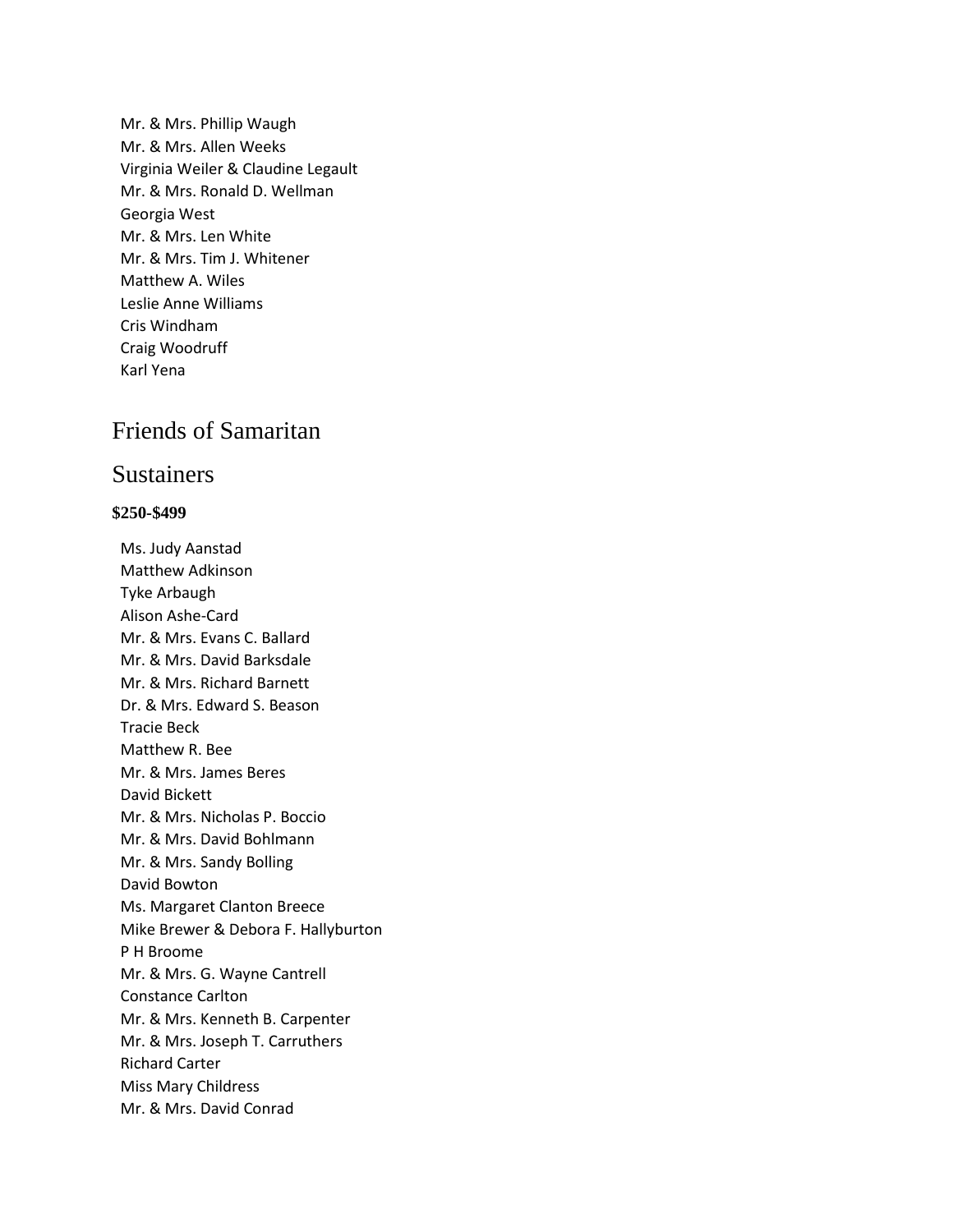Rebekah Cooke Mr. & Mrs. Ray Cope Milton M. Costen Mr. & Mrs. Thomas Crafton Robert E. Curlee Mr. & Mrs. Steven Daniel Kevin Davie Brook Davis Wesley R. Day Becky DeCamillis Martha Wellons Dentiste Kellie DiMaio Mr. & Mrs. Louis Divan Dan\* & Kay Donahue Mr. & Mrs. Steve Doss Stephen Doughton, Jr. Kimberly Dull Dwight D. Earl Mr. & Mrs. Daniel Scott Earthman Christine Ebert Mr. & Mrs. Paul F. Edmond, Jr. Mr. Haywood Edmundson Mr. & Mrs. Thomas M. Elmore Mr. & Mrs. Mark S. Ernst Mr. & Mrs. Tommy Evans Cory Fandrich Mr. & Mrs. Dexter Felder Alice M. Ficken Ruth Finley Dr. & Mrs. Dick Finn Elizabeth Flagg Mr. & Mrs. Stephen Fligel Douglas Frye Mr. & Mrs. T. M. Gordon Mr. & Mrs. Jim Graham Elder Abraham Grant Karen E. Green Nan Griswold Marjorie Guilford & Bob Griffin Martha Haire Harry Harkey Mr. & Mrs. Dean Harris Mr. & Mrs. John Harrison Dr. & Mrs. Oliver James Hart, III Robert A. Henderson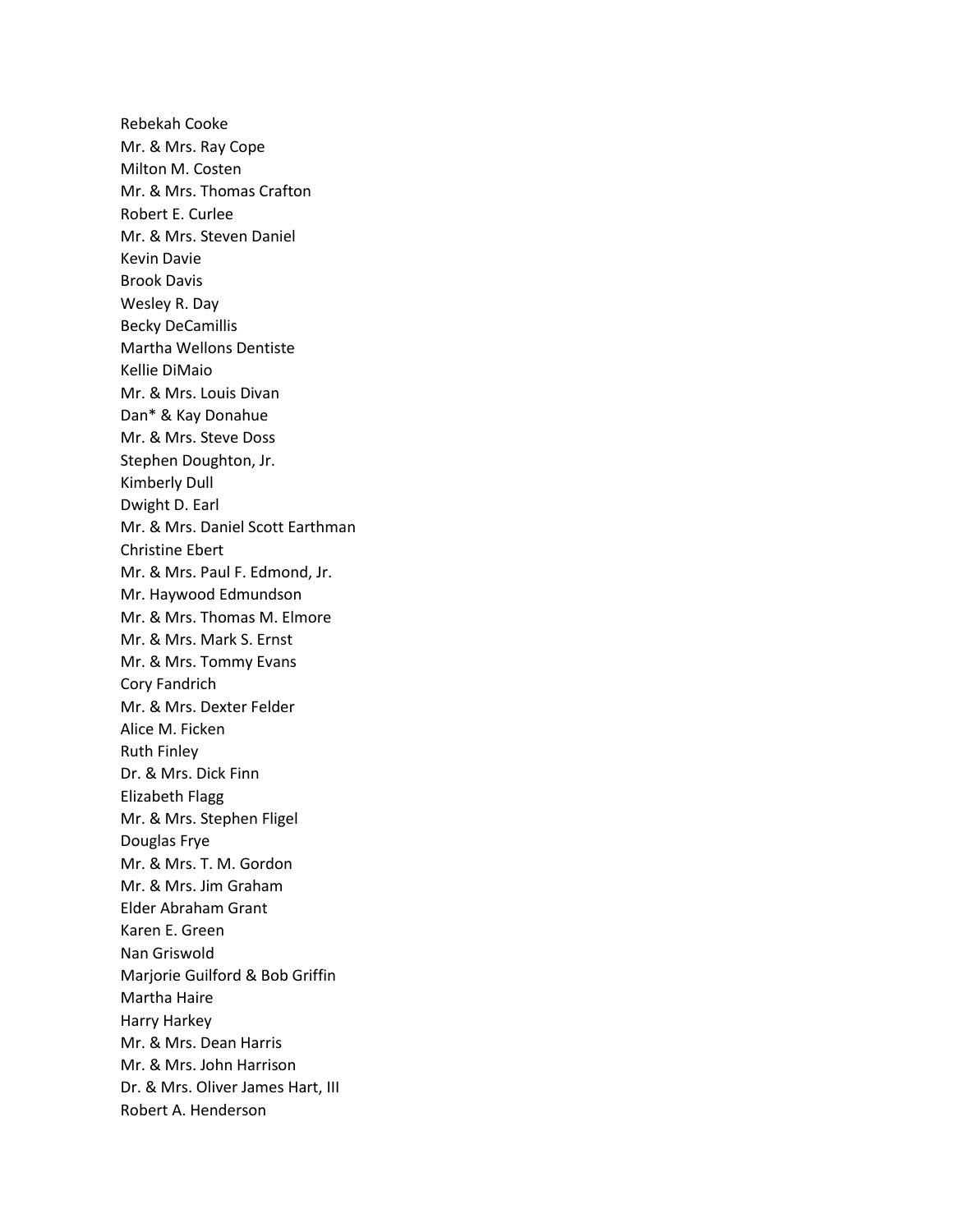\*Deceased Mr. & Mrs. Scott Herman Mr. Bart Hernandez Mr. & Mrs. Paul Hoeing Rick Holt Nancy Carol Huettel Mr. & Mrs. C. Melvin Hughes Noel Hunter Elizabeth Jackson Greggory Jamback Mr. & Mrs. Michael Jenkins Mr. & Mrs. Jim Johnson Randall H. Jolliff Dr. & Mrs. Whitney Jones Brenda Kearney Mr. & Mrs. Kevin Keating Darwin Keith-Lucas Jan Kelly Audrey S. Kirby Mr. & Mrs. Theodore Kirk Dr. & Mrs. Glenn Koehler Sonjia Kurosky Dr. & Mrs. Michael Kutcher Ms. Julie Lanford Mr. & Mrs. Margaret and Ted Leinbach Mr. & Mrs. Lyle G. Lisle William D. Long Myrna Mackin Mr. & Mrs. Joe Madaras Heidi Marlowe-Rogers Kathryn W. Maxwell Gail McAlister Shippey K. McDowell Saundra McIver Mr. & Mrs. Dan McVicker Mr. & Mrs. Michael C. Meadors Mr. & Mrs. Sam Metzler Dr. & Mrs. Joe Mickler Mr. & Mrs. John Miller Barbara Millhouse Mr. & Mrs. Calvin S. Millner Mr. & Mrs. Bob Mills Marshall Montgomery Peter Moorman Frank Murphy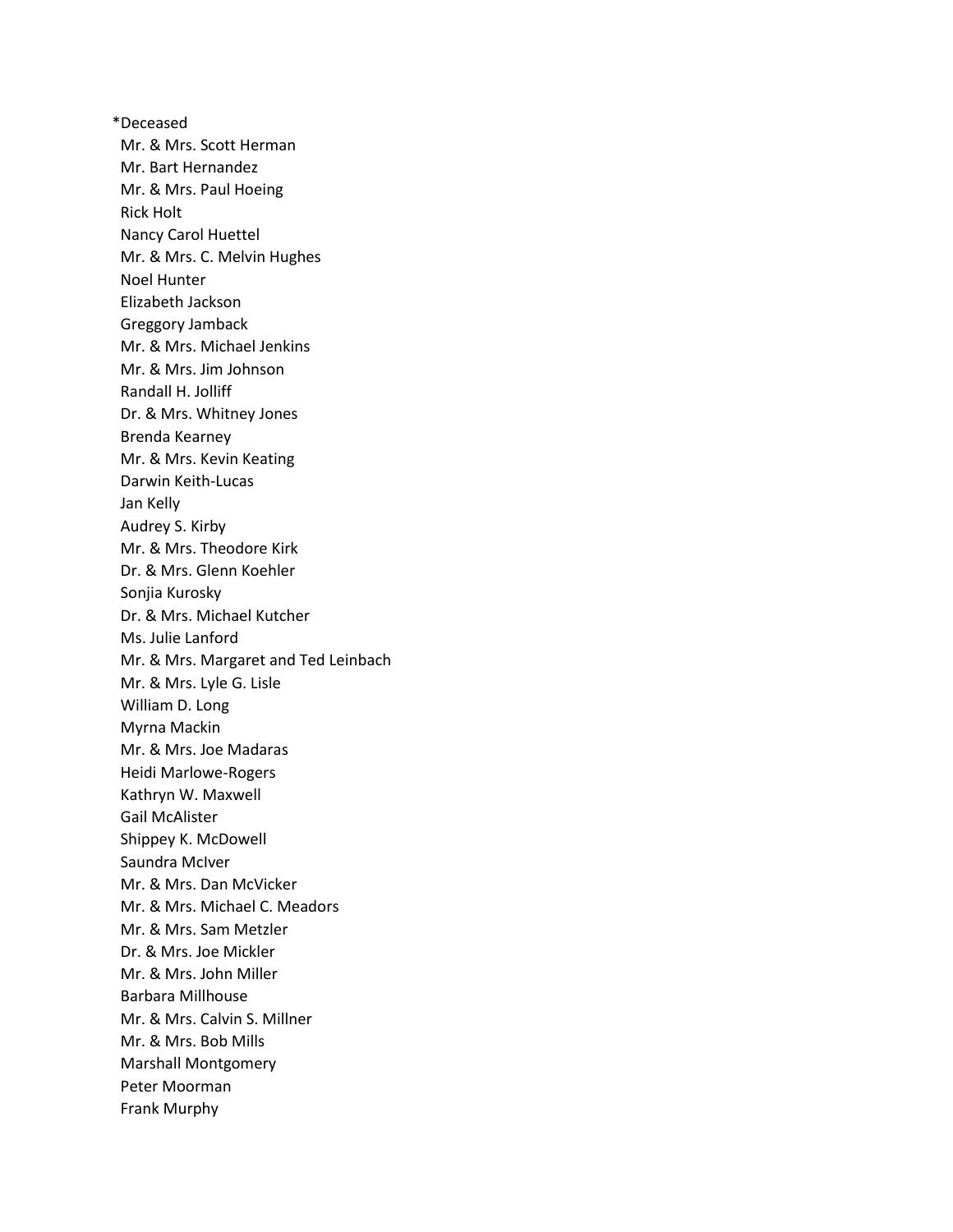Nathan Myers Rebecca Nelson Mr. & Mrs. R. Dawson Nesbitt Sherrie Newton-Mullis Mr. & Mrs. Sam Ogburn, Sr. Mr. & Mrs. Reid Palmer Amy Parrish Mr. & Mrs. Stephen D. Parsons Mr. & Mrs. Kenneth E. Peacock Keith Penner Mr. & Mrs. Robert Pfaff Kim Porter Mr. & Mrs. N. Dean Powell, Jr. Ruth Prongay Mr. & Mrs. Jody Puckett Linda H. Renegar Kevin Richardson & Sandra Wright Heather Ridge Ann Robertson Mr. & Mrs. Tim Ronan Viola Roseboro Mr. & Mrs. David Rowell Karen Sanders Jane L. Saville Susan T. Seyfried Betty Shils Mr. & Mrs. Joe B. Simpson Jim and Terri Skinner Mr. & Mrs. E. Gray Smith, III Jerry W. Smith Rondie Smith Tamara M Smith Mr. & Mrs. William J. Smith Mr. & Mrs. William Timothy Snyder Miss Taylor Steelman Joe Steen Mr. Ray Stein Terry & Heather Stein Brent W. Stephens Mr. & Mrs. Guy Stevens Mr. & Mrs. Frank Stewart Shirelle Stewart-Riddick Kathy Summer Brett Thomas Dr. & Mrs. Robert Bradley Thomason III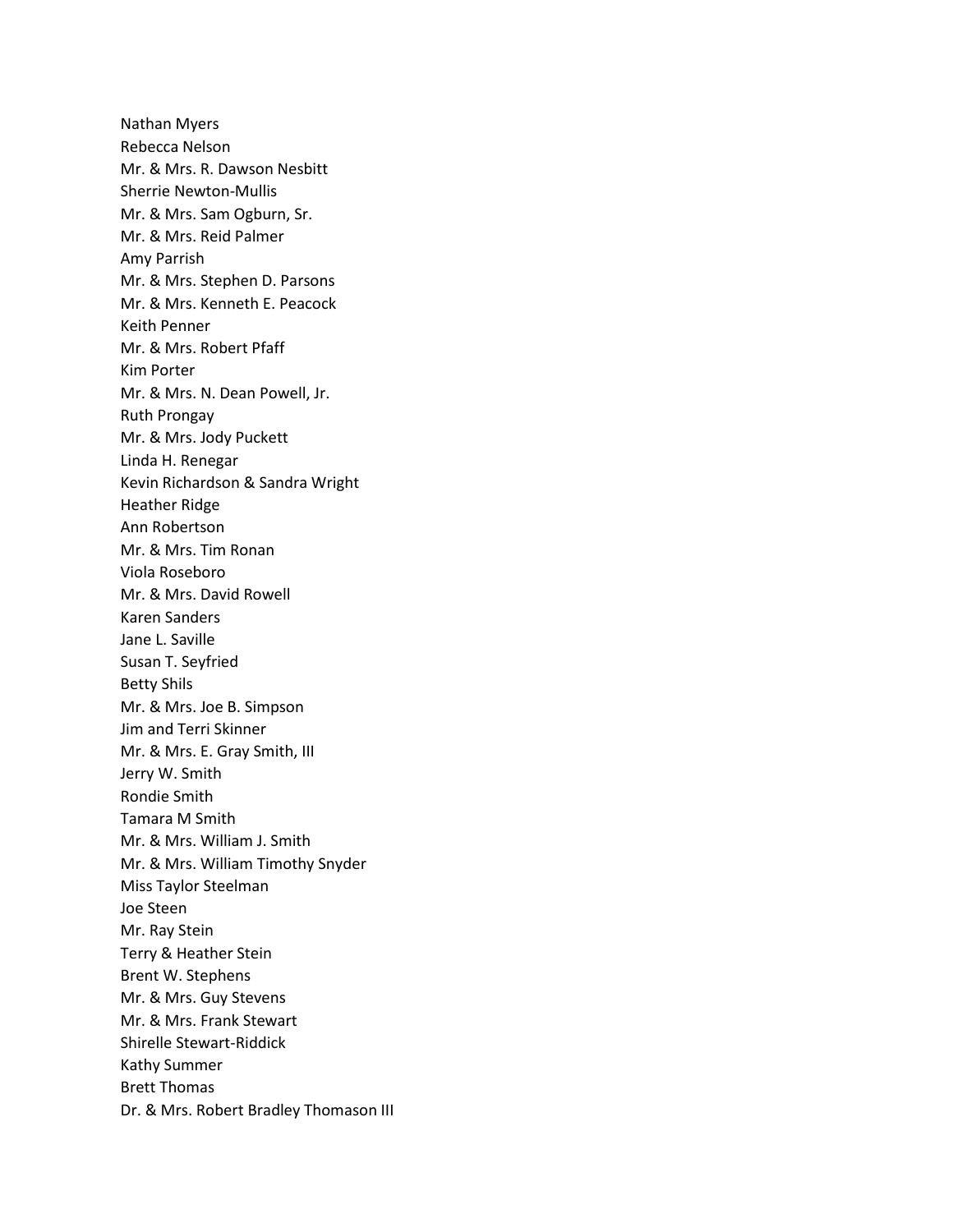Mr. & Mrs. Robert L. Thomasson Mr. & Mrs. Mark Thompson Josetta Timberlake Mitzie Trammel Kelly Trenchard Mr. & Mrs. Jeffrey K. Trollinger Mr. & Mrs. Karl Uhlig Robert C. Vaughn, Jr. Mr. & Mrs. Jeff Wade Earl Wall Georgia Marie Wallace Mr. & Mrs. Steve Whitcomb Tom White Mr. & Mrs. Arthur W. Whittington Mr. & Mrs. Thomas Wiggins Mr. & Mrs. John Wigodsky Mr. & Mrs. Jay Wilhelmi Edward Williams Mr. James Williams Jennifer S. Williams Taylor Williams Sally T. Williard Gregory Worthy Mr. & Mrs. Wayne Yelverton

# Friends of Samaritan

# Benefactors

#### **\$100-\$249**

Mr. & Mrs. David Alexander Nancy C. Alexander Heinz Altmann Nancy G. Armstrong Gail Arnette Jane Arnold Marjorie Asel Mr. & Mrs. Donald Ashe Robin Austin Mr. & Mrs. Robert Avinger Catherine Bader William Bailey Al Baker Mr. & Mrs. Herbert M. Baker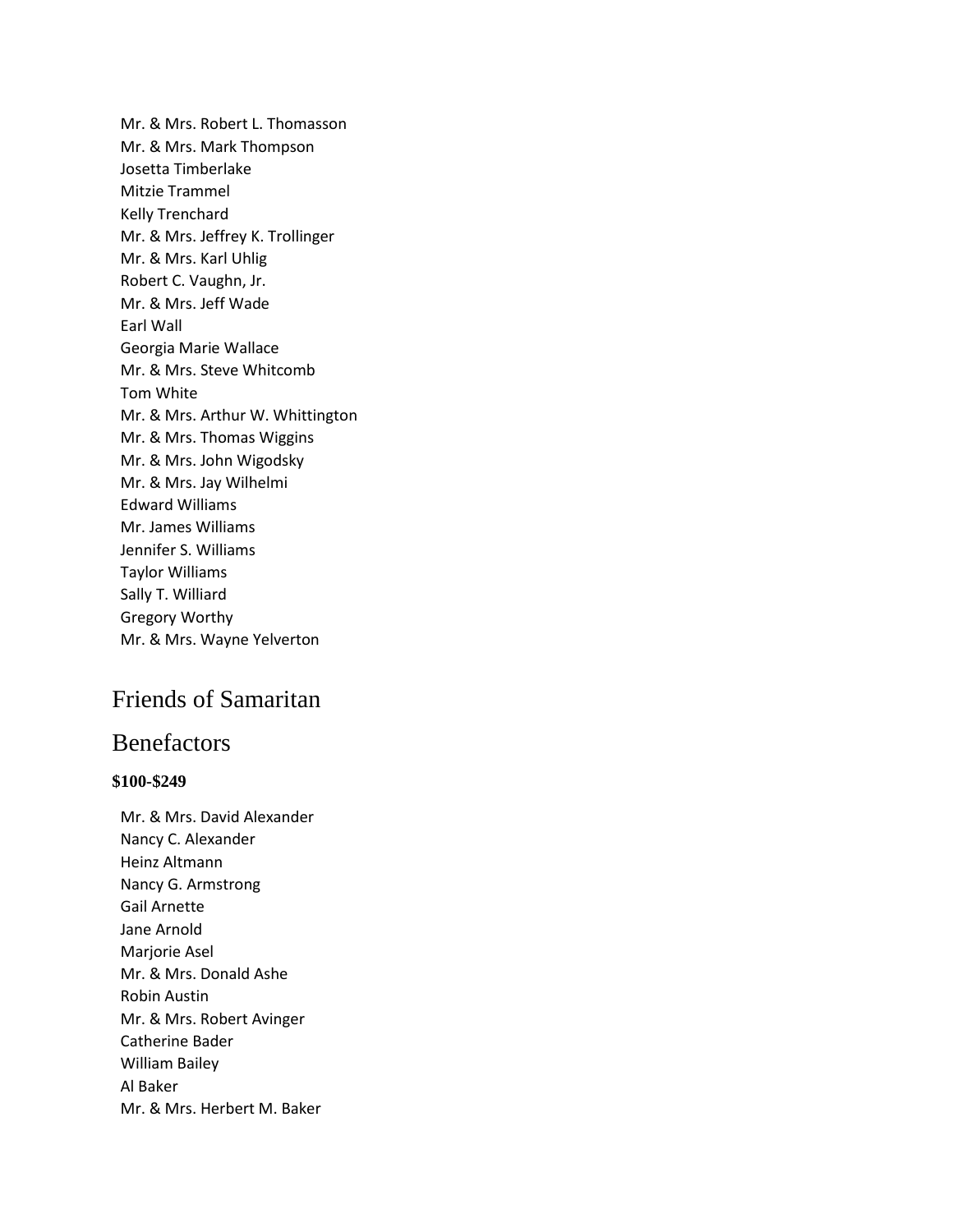Marilynn Baker Stephanie Barclift Mr. & Mrs. Art Barnes Mr. Roland Barnhardt Teresa Barnwell Mr. & Mrs. Thomas H. Bass B. Paul Baumbach & Leslie Messick Annette Beatty Miriam Beauchamp Mr. & Mrs. Shayne Becker Gerald Befus Mr. & Mrs. Dennis Benjamin Debbie Bennett Mr. & Mrs. Tom Bennett Dr. & Mrs. Robert Bilbro Mr. & Mrs. Timothy P. Binkley Mr. & Mrs. William C. Blackburn Sarah Blevins Tammy Blue Mr. & Mrs. Phillip W. Bohn Doris S. Bostian Cherrie Bowen Mrs. Cynthia Bowen Dr. & Mrs. Robert Carr Boyd Lauren Boyle & Saami Yazdani Mark Braden Chelsea N. Bradford Kyle Brantley Steve Breitbach Nicole Brenner Kathryn L. Bringle Valarie Brooks Mr. & Mrs. Tyrone Browder Mr. & Mrs. Dale M. Brown Mr. & Mrs. Eddie Brown Mr. & Mrs. Jeffrey Brown Marie Brown Pat & Hal Brown T. L. Brown Mr. & Mrs. Tom Brown Kristine Browne F. Lee Bryan, IV Mr. & Mrs. James Buchanan Shannon Bucherati Mr. & Mrs. James R. Buckley, Sr.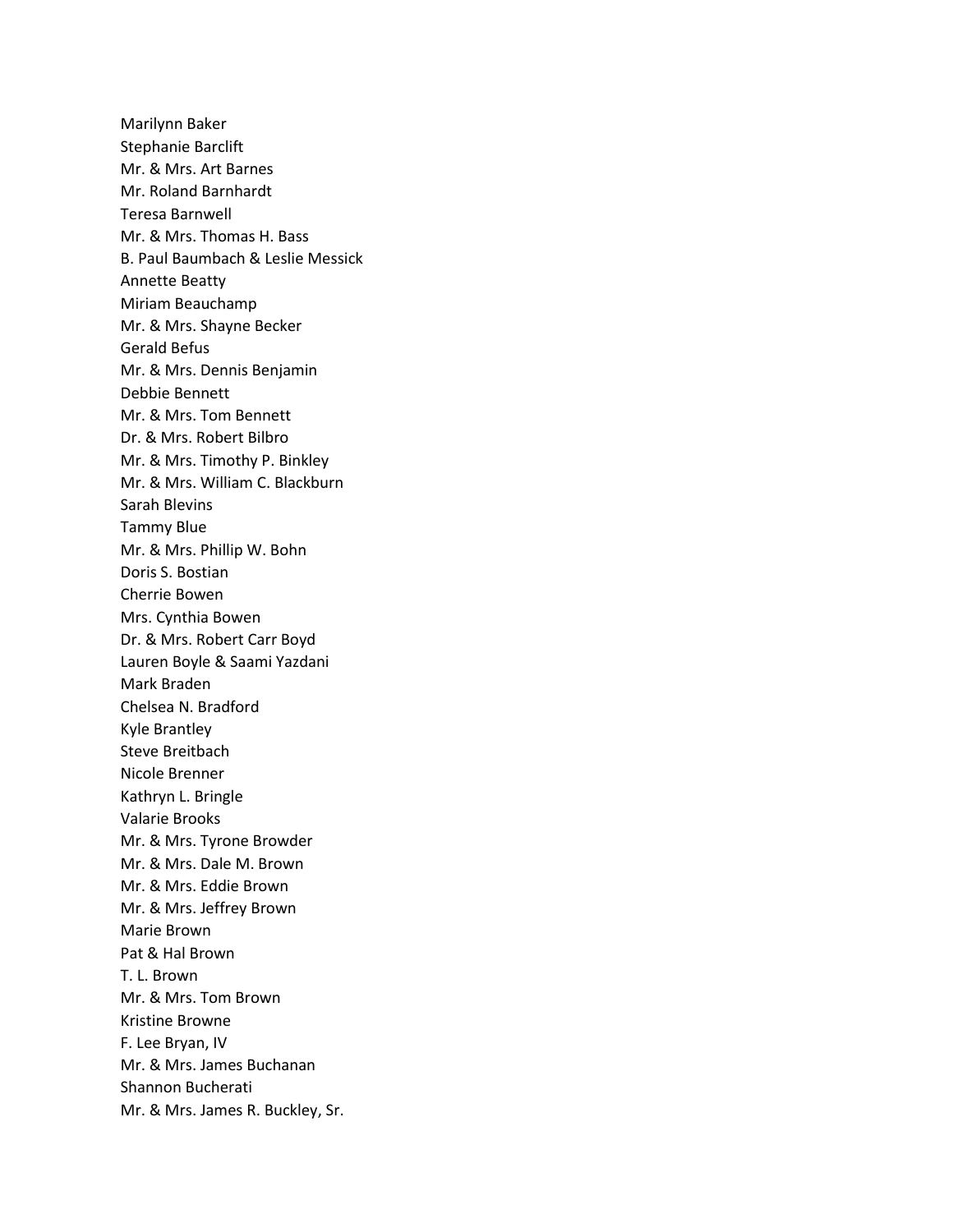Mr. & Mrs. Richard P. Budd Emily S. Burge Mr. & Mrs. Wayne Burge Cyndy Burnes Margaret Burnham Mr. & Mrs. Bill Buwalda Mr. & Mrs. Brent Byrum Charmaine Cadeau Mr. & Mrs. Richard Cain Julie Call Pat Callaghan Tommy Camp Mr. & Mrs. Robert J. Campbell, Jr. Mary Caponera & Bayard Powell Jessica Carrigan Dr. & Mrs. Stephen A. Carroll Mr. & Mrs. Edward T. Carter Mrs. Peggy C. Carter Teresa Carter Steve Richard Cash Mrs. Katherine Caster Michael S. Castricone Gloria Caudill Mr. & Mrs. Jim Cavenaugh, Jr. Mr. & Mrs. Hugh F. Cheek Simon & Mary Chervenak Sandra Church Mr. & Mrs. L. S. Clein Ms. Cecil Ann Clinard George Clodfelter Austin Coan, Jr. Lee Coan Mr. & Mrs. Jason Cogdill Mr. & Mrs. Charles Cole, III Cynthia Colgan Mr. & Mrs. Robert M. Collette Barry Collins Michelle Combs Mr. & Mrs. James I. Comer Ashtyn Cook Toni Corpening Mr. & Mrs. Vicki F. Craver Dr. & Mrs. James Crawford Mr. & Mrs. R. Boyd Creasy, Jr. Mary Cuadras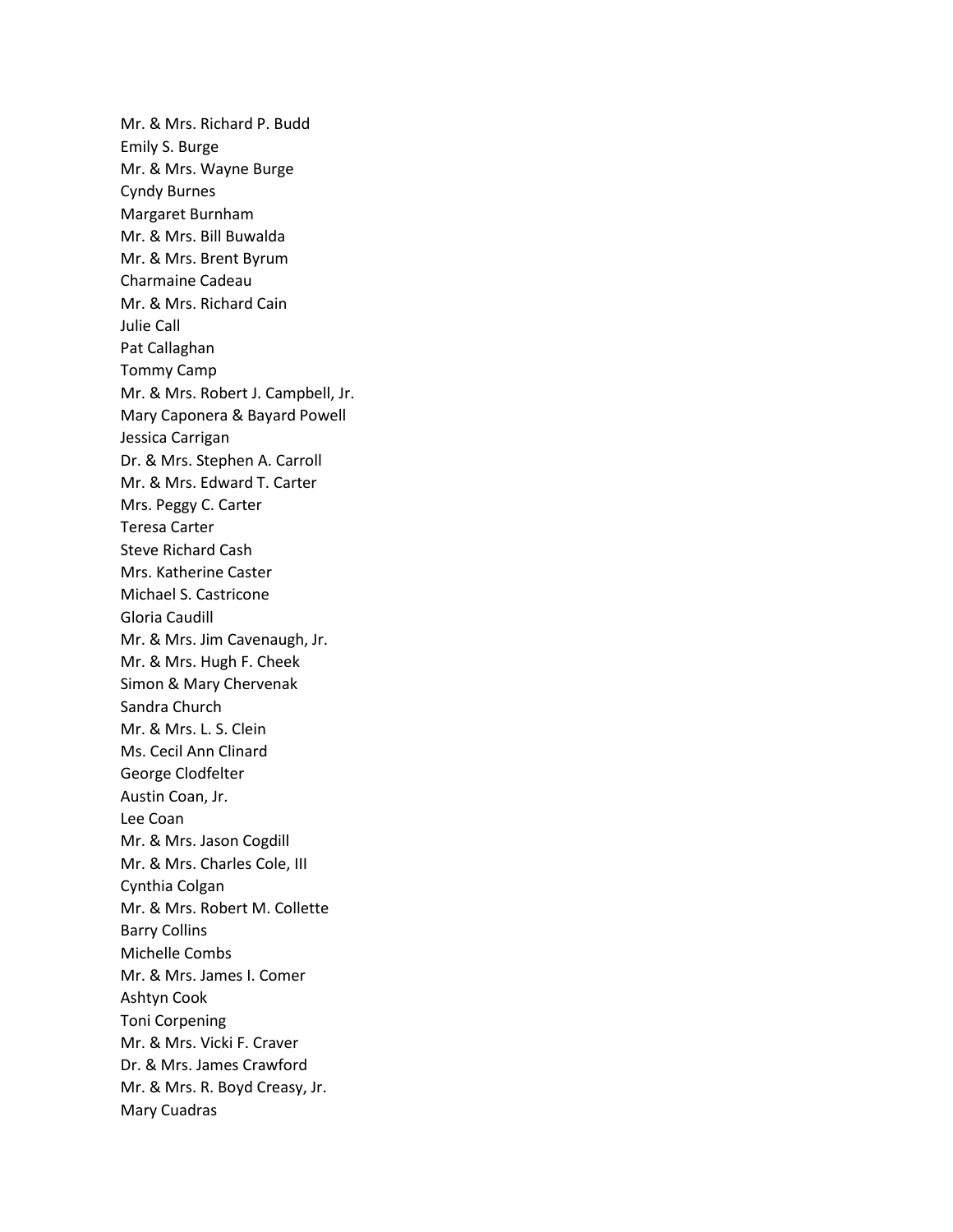Mr. & Mrs. Edward Cunnings Lisa Cutshaw Mr. & Mrs. Ron Dagenhardt Jenny Dale Quang Dang Mr. & Mrs. John Daniel Schuyler Darstein Mr. & Mrs. Jack Dausman Elizabeth Davis Mr. & Mrs. J. Wesley Davis Mr. & Mrs. Steve Davis Chanelle Dawkins Dierdre Debruhl Mr. & Mrs. John Denham Mr. & Mrs. Daniel E. DePaulis, Jr. Mr. & Mrs. John Dewees Mr. & Mrs. William Dickson Robbie C. Disher Mr. & Mrs. Richard Dissosway Carol C. Doby Aiden Doguc Maurice Douglas Tyrone Douthit Mr. & Mrs. Roger Drost Mr. & Mrs. Tom Dubuisson Jackson Dunlap Emily Dunn R. V. Durham Mr. & Mrs. Donald Eason Emily Eason Maxine V. Easter Mr. & Mrs. John C. Eaton Mr. & Mrs. Ray Eaton Rosemary Eckert & Steve Hall Donna Edwards Mr. & Mrs. Robert Egleston Mrs. Grace Ellis Carolyn M. Ely Betsy English Emily Epling Greg Errett Mr. & Mrs. Billy Evans Diane Kelly Evans Mark Facer Mr. & Mrs. Kenny Faulkner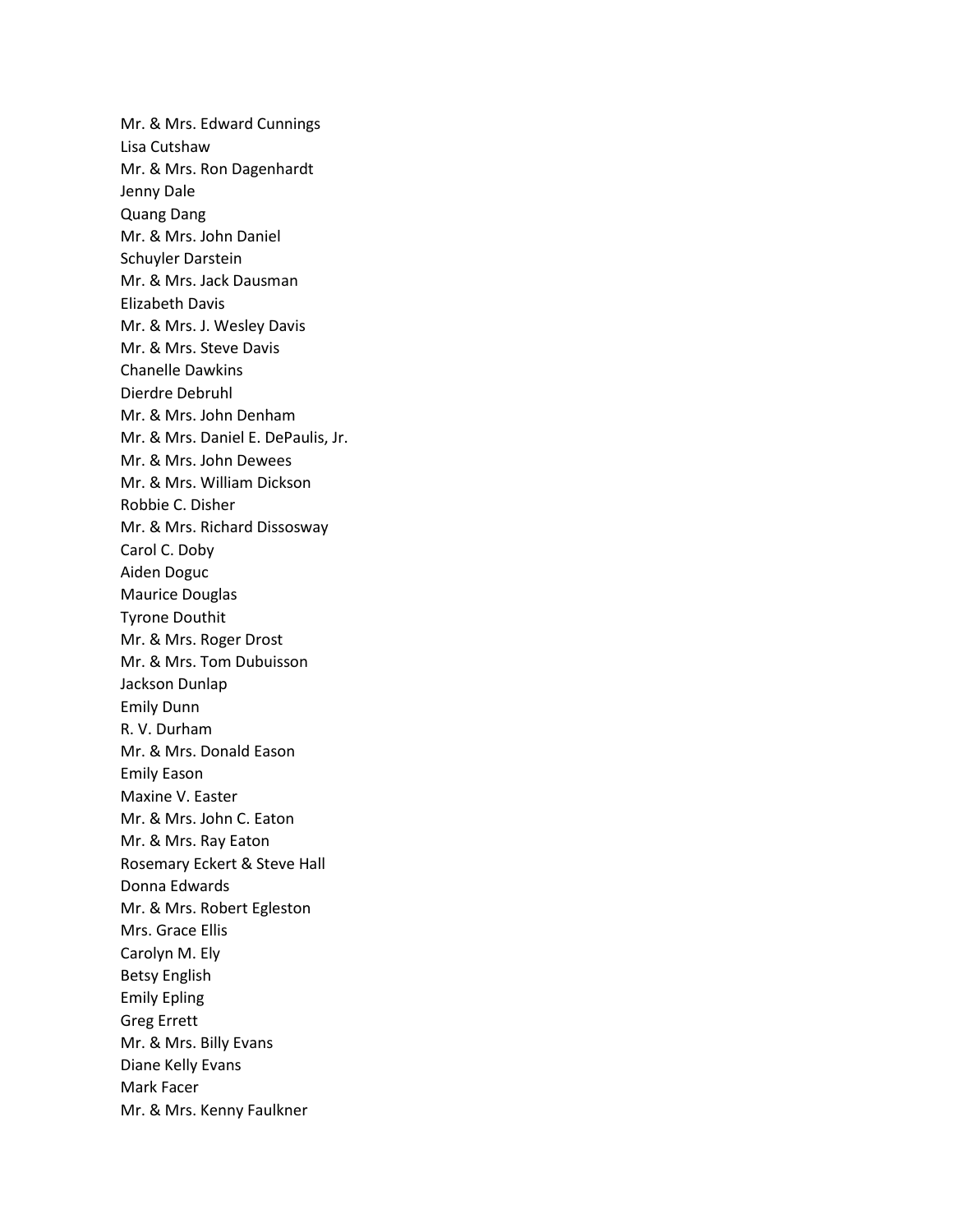Courtney Grimes Ferree Carolyn R. Ferree & Richard Sanders Mary Ferrell Mr. Steve Fischvogt Dr. & Mrs. Robert V. Ford, Jr. Christopher B. Forrest Don & Bonnie Frail Gil Frank Mr. & Mrs. Jay French Carrie Friesen Mr. & Mrs. John G. Galiger Gwen Gambill Faye Gardner Mr. & Mrs. John Gardner Beth & Kenny Garrett Mr. & Mrs. John H. Geis, Jr. Joan Marie George Barbara Gerhard Mr. & Mrs. Bob Geyer Michele Gibble Ellen Gibbs Jerry Gilbert Mr. & Mrs. Andrew Gillett Mr. & Mrs. Clarence Gilliam Mr. & Mrs. Michael Eric Gilstrap Mr. & Mrs. Richard Gizinski John Gladman Mr. & Mrs. Dick Glaze Mr. & Mrs. Clyde Glenn Debbie Goad Gloria Gomez Mr. & Mrs. William A. Goodson, III Jennifer & Richard Gottlieb Lisa Gould William E. Gramley Michael Graves Carolyn Gray Gloria G. Gray Anita Griffin Mr. & Mrs. Archie Hackney Mr. & Mrs. Larry Hairston Allison Hunter Hall James Hall Kathryn Schroder Hall Anita Hamby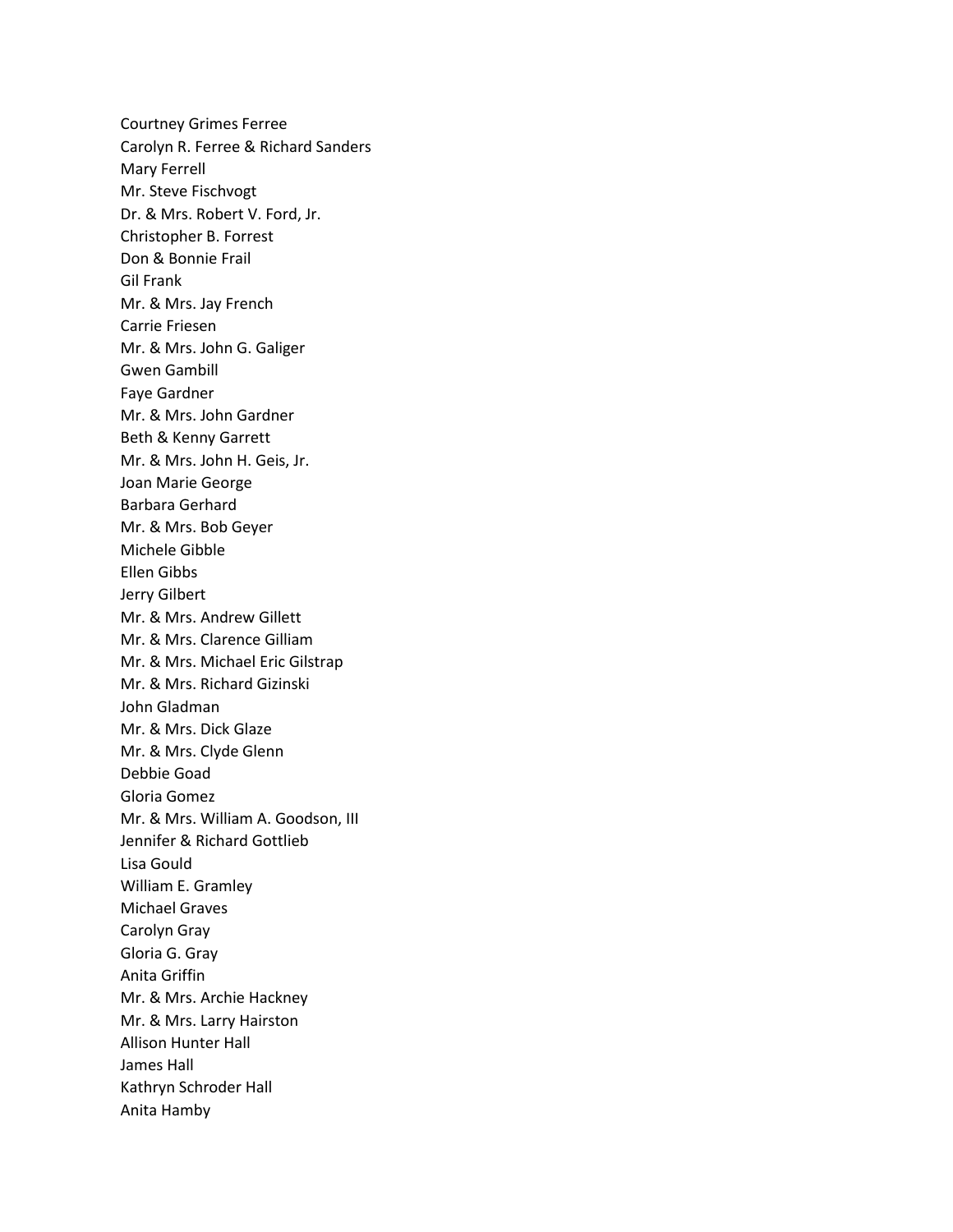James Hamner Betty G. Hanes Mr. & Mrs. Richard C. Harrington Mr. & Mrs. Thomas S. Hart Mr. & Mrs. Brian Haskell Fran Hawkins Leigh Hawkins Jackie Haynes Kimberly Haynes Karen Hegarty Erin H. Hege Sarah W. Heist Mr. & Mrs. Tony Henderson Mr. & Mrs. Bob E. Henning, Jr. Martha Higginbotham Mr. & Mrs. William Hildebolt Nancy N. Hipp Mr. & Mrs. Alan K. Hodges Mr. & Mrs. Rudy Horvat Mr. & Mrs. Hugh Howards David Howell Mr. & Mrs. Harry Howell Howell Mr. & Mrs. Joe Hsu Mr. & Mrs. Lawrence E. Hudspeth Mr. & Mrs. John C. Huffman Dr. & Mrs. David Hughes Susan K. Huneycutt Mr. & Mrs. Samuel P. Hunt, III Sandra C. Hunter Mr. & Mrs. Linney Hurley Kathleen Hutton Addie B. Hymes Kathy Inman Maria Iruela Ms. Irma B. Jackson Mr. & Mrs. Francis James Brittany M. Jenkins Mr. & Mrs. Michael S. Jeske Reginald Jeter Sharon Doyle Johe Eloise E. Johnson Janice Johnson Nancy Johnson Kay Joliff G. Alan Jones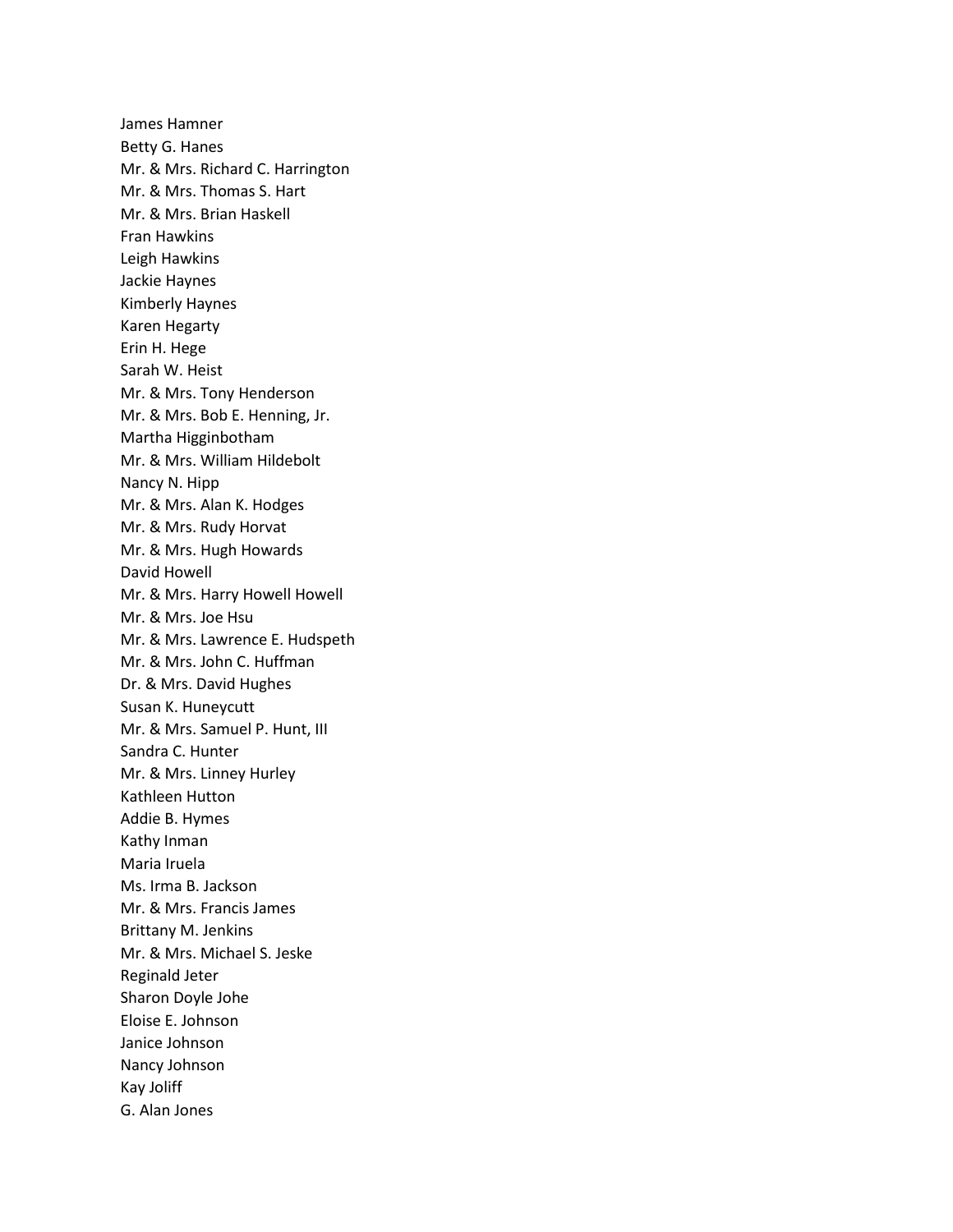Patricia Jones Mr. & Mrs. Jack Joyner Carole Julian Mr. & Mrs. Clint Junker Mr. & Mrs. Ron Kaiman Douglas Kamin Garry Kauffman Mr. & Mrs. Jack Kavanaugh Rev. & Mrs. Mark J. Key James Kimball Brian King Mr. & Mrs. Daniel King Judy A. King Nancy Ellen Kirby Ellen Kirby & Richard McGavern Robert D. Kisel Mr. & Mrs. Richard G. Kohl Mr. & Mrs. Carlos Komae, Sr. Brian Krawczyk Robin Krites Diane B. Lackey Mr. & Mrs. Martin J. Lambert Mr. & Mrs. James Lancaster Mr. & Mrs. Robert Landry Jacqueline Lane Phillip Langeberg Kelly Laughlin Mr. & Mrs. Bill Lawler Mr. & Mrs. Michael Lawless Sue Lawrence Jennifer A. Layton Mr. & Mrs. A. Wayne Ledbetter Robert Leinbach Mr. & Mrs. James Lentz Amy Leonard Carnella D. LeSaine Teressa Lilly Michelle Lipscomb Jeffrey S. Lisson Ms. Jane Litzinger Nina Livengood Mr. Jack P. Locicero Clarence E. Love Miriam Moller Lovett Mr. & Mrs. Steve Lowder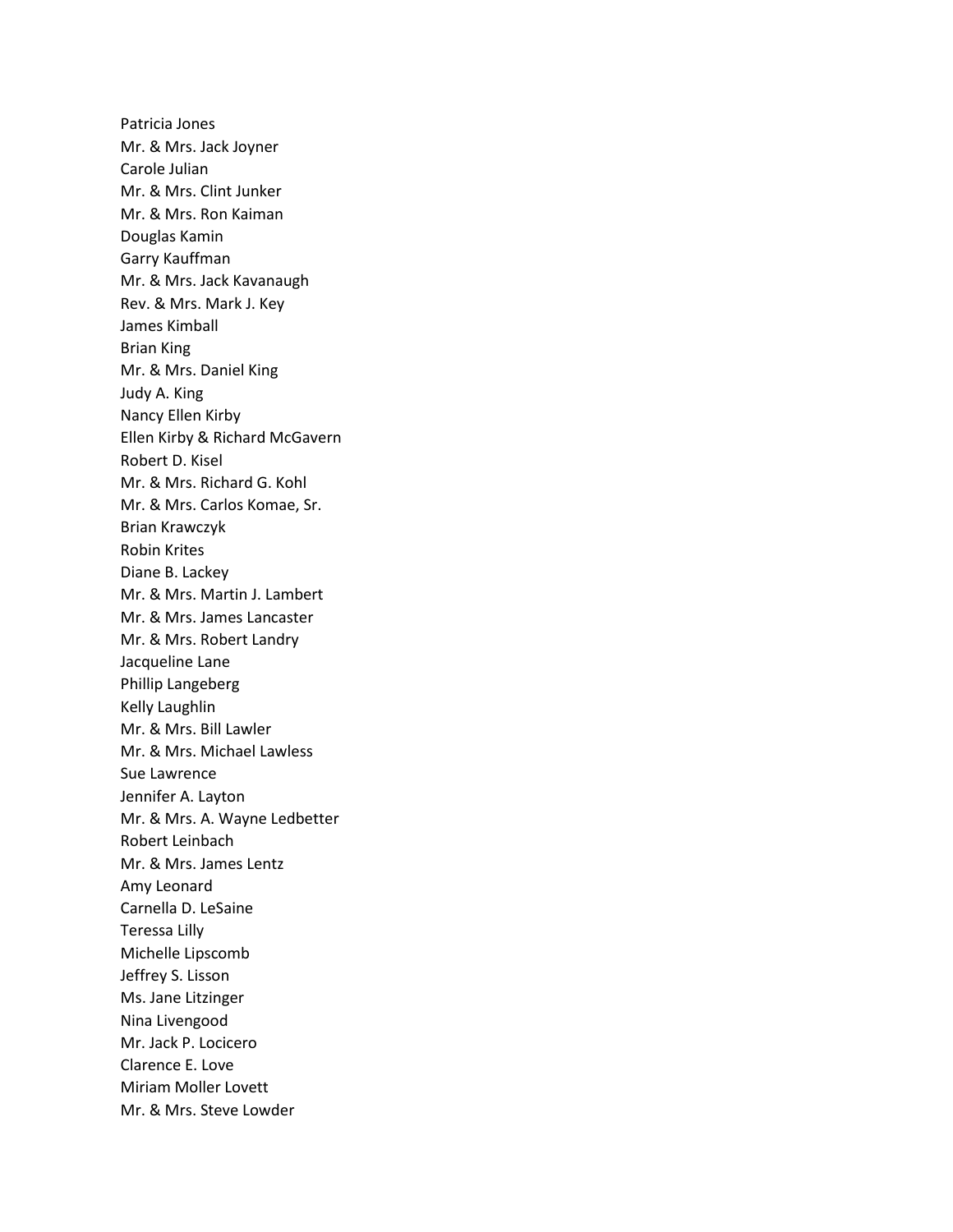Ron C. Lowry Mr. & Mrs. Paul Lucha Mr. & Mrs. Kenneth Lynde Donna Mabe Mr. & Mrs. Jeff MacIntosh Mr. & Mrs. Frank Macy Brenda Manfredi Mr. & Mrs. Frederick J. Marchant Mr. & Mrs. Richard J. Marcotullio Gail S. Marion Kathy Marshall Elizabeth Martin Mr. & Mrs. Jim Martin Mr. & Mrs. Will Martin Robert Maston & Family Chris May Linda Hall Maynard Mr. & Mrs. Edward McAtte Mr. & Mrs. David McCall Merdis McCarter Mr. & Mrs. Roger L. McCauley Mr. & Mrs. Stuart McCormick Anna McDermott Rev. Dr. & Mrs. William McElveen Donna Eileen McEwan Gloria M. McGurk Lee R. McKoy Wayne McNeely Linda W. Merchant Mr. & Mrs. David Meyer Drs. David & Linda Meyer Dr. & Mrs. Joseph Middleton Mr. & Mrs. Craig H. Miller William A. Miller Mr. & Mrs. Willis Miller Margaret Mills Stephen A. (Justin) Mills Karen Mishra Paul Mistor Beth Moore Mr. & Mrs. Walt Morton Willette Mosby-Reynolds Mr. & Mrs. John Mundy Bartholomew F. Munnelly Thomas D. Muse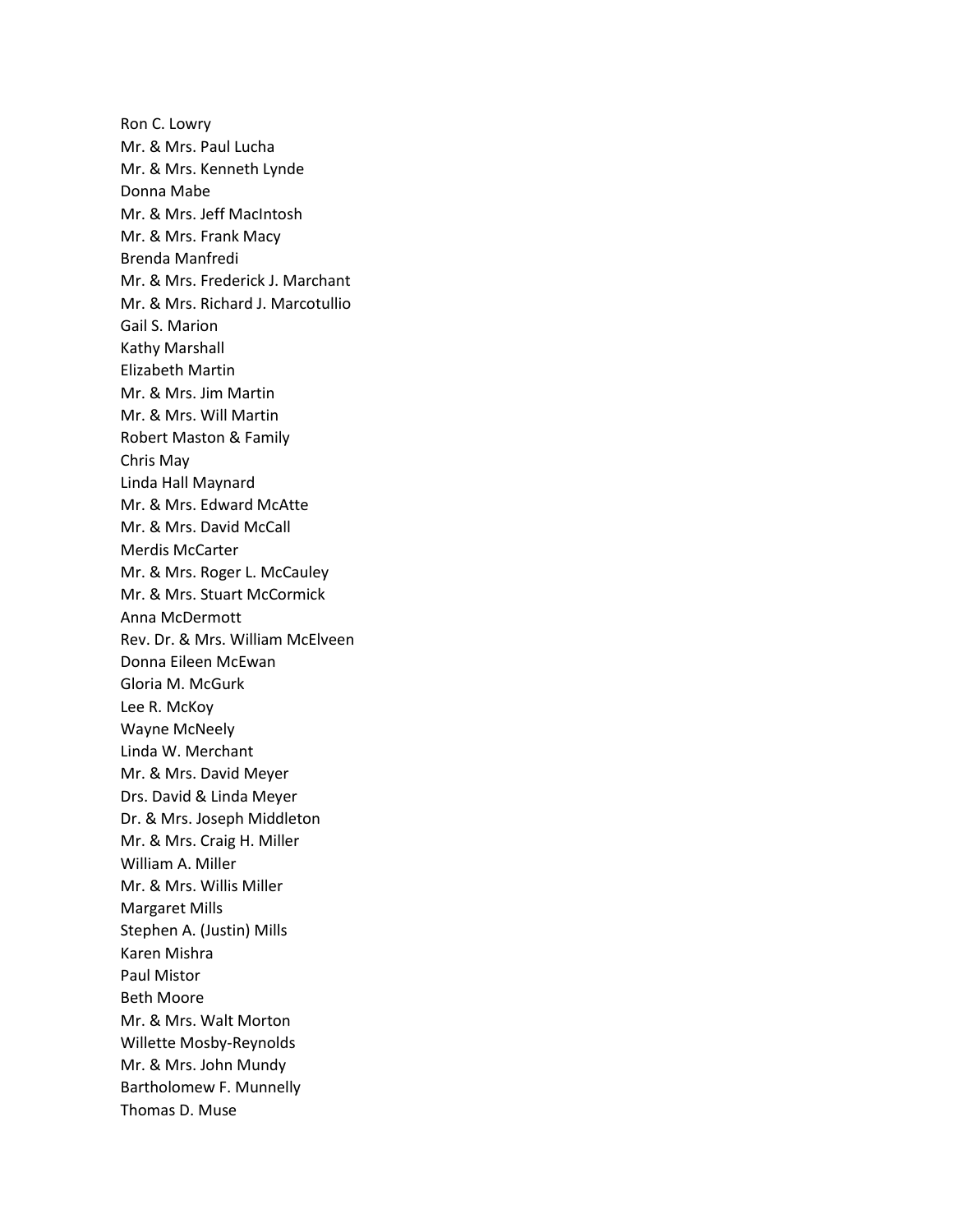Camille Nance Susan Nance Randy Navy Wanda Needham Jean P. Nelson Mr. & Mrs. William H. M. Nelson, III Mr. & Mrs. William J. Nelson Heather B Norman Rebecca J. Norman Libby Enos Norvell Mr. & Mrs. Drew Nunn Kelly O'Malley Rosalyn S. Otto Drs. Jessica & Deepak Palakshappa Ann Pannill Jaymala Parbhu Mr. & Mrs. Leston C. Parks Eddie Patella Mr. & Mrs. Craig Peatross Delphine Pender Mr. & Mrs. Clarence Peoples Hector Perez Mr. & Mrs. Bennett Perry Elizabeth Perry Alice & Art Peters Mr. & Mrs. Don A. Peterson Mr. & Mrs. William J. Phifer, III Mr. & Mrs. Frederick C. Philpott Mr. & Mrs. Bill Phipps Susan Platt Julia Pleasants Mr. & Mrs. Edwin L. Poindexter Mr. & Mrs. Mike Poston Mr. & Mrs. David W. Powell, II Anne Prather Mr. & Mrs. Robert Preli Mr. & Mrs. Kenneth E. Prevette Wendy Pruitt Mr. & Mrs. Douglas Punger Renvi Purvis Stacey Rader Marilyn Reavis Joe & Sharon Reid Wendy Richardson April Richee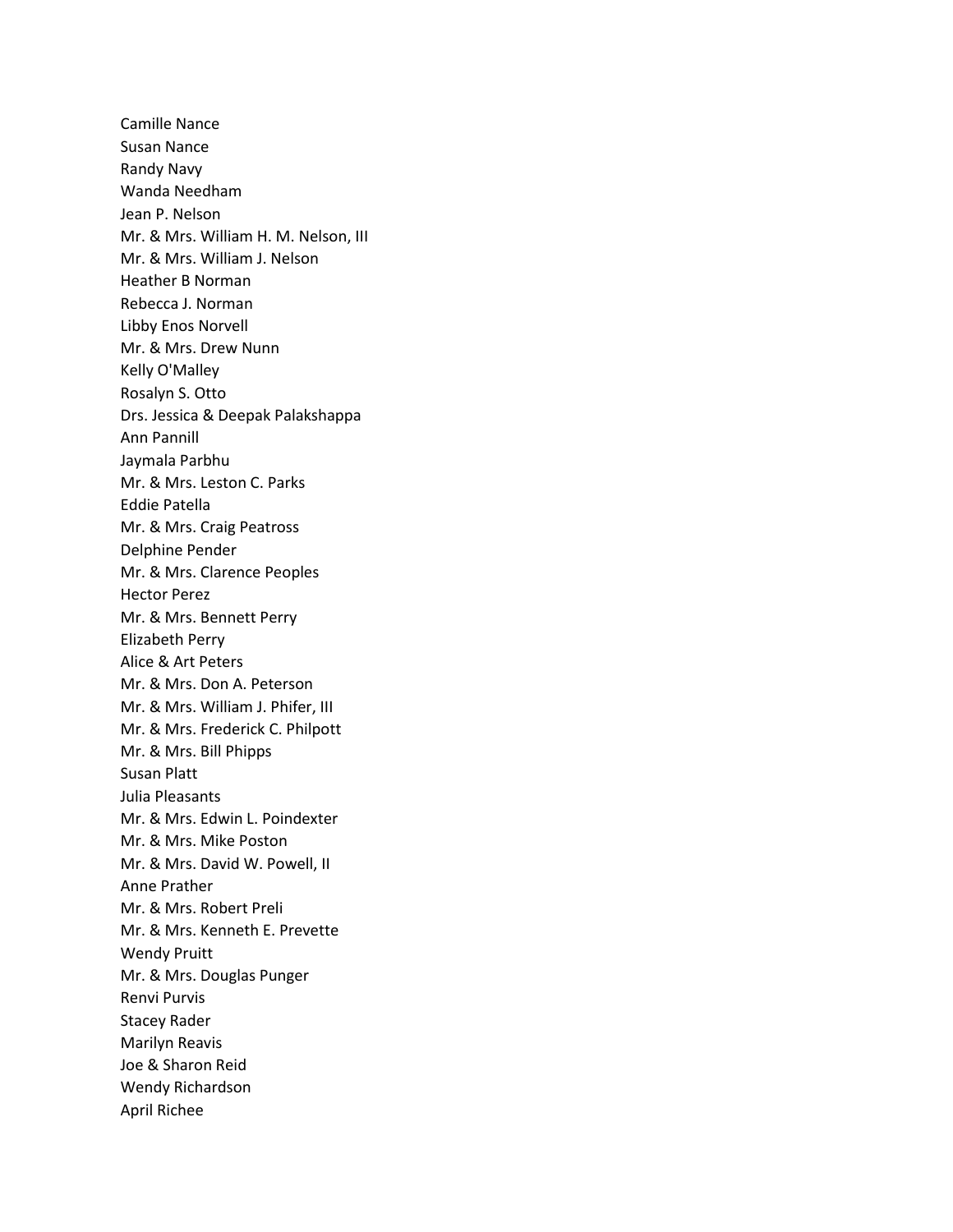Don Roberson Christine Roberts Mr. & Mrs. Dillon Robertson, Jr. Mr. & Mrs. Leonard R. Robinett, Jr. Mr. & Mrs. Andrew Robins David Roddick Margaret Rogers Tim Rogers Melody Rood Mr. & Mrs. Gregory Reich Russ Henry L. Russ, Jr. Alison Russo Mr. & Mrs. Hernan Sabio Douglas B. Sagal Mary Leith Sage Mr. & Mrs. A. Eugene Sapp Martha Sapsay Sorien Schmidt Jack G. Scruggs, Jr. Mr. & Mrs. Harry Seay Tim & Dawn Sechrest Mr. Logan Self Corine Shaw Ernest B. Sheldon Monty Shelton Mr. Howard Shields Richard E. Shore, III Mr. Ronald J. Short Mr. & Mrs. Doug W. Shouse Dr. Sara Hendricks Sinal Mr. & Mrs. J. W. Slayton Anna Gray Smith Mark Smith Mr. & Mrs. Robert Aubrey Smith Mr. & Mrs. Ronald Smith Jennifer Sobejana Mr. & Mrs. Scott Somerville Mr. & Mrs. Jack Songster Cheri Soriano Louise B. Southern Mr. & Mrs. Gordon L. Spaugh Michael Spillman Elinor Starling Carolyn Sue Stephens Anthony Stewart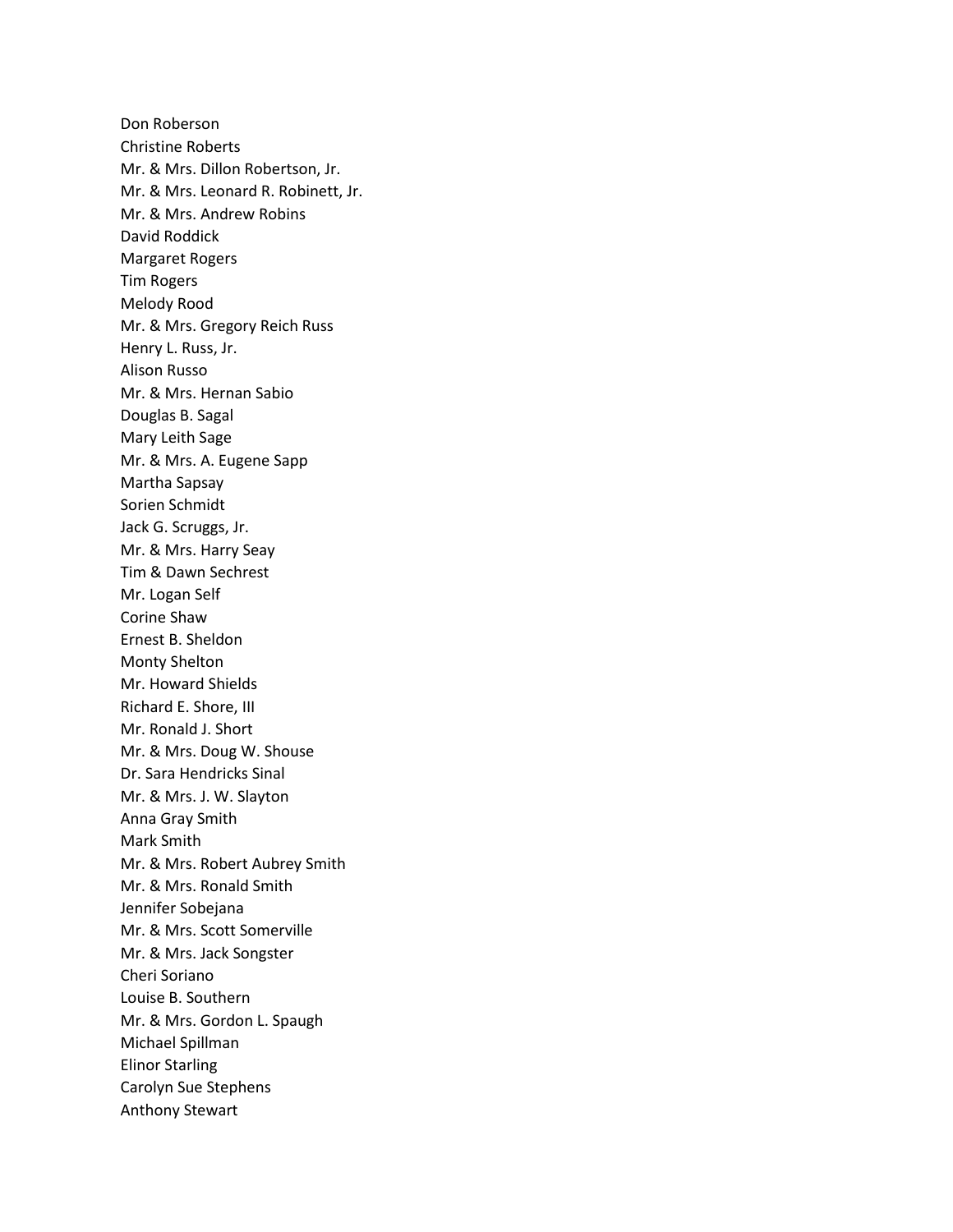Geoff Stigler Daniel Stinehelfer Dick Stockton Mr. & Mrs. Steve Strawsburg Ricky Stugart Julia H. Sugg Caitlin Sullivan Michael & Nancy Sullivan Cynthia Talley Dorothy Tanner Mr. & Mrs. David Taylor Mrs. Martha L. Taylor Mr. & Mrs. Harvey Guy Tedder, Jr. Mark Tedder Juanita Thacker Marie Thomas Amanda Thomason Ted Toborg Maria Estefani Toscanotoribio Mr. & Mrs. Ricky Touchstone Sue Transou Geneise Triplett Mrs. Glenda Tucker Tom Tucker Barbara S. Tysinger Gloria Upson Pieter Van Iderstine & Janis Berie Mr. & Mrs. Bill Vaughn Christopher E. Verwoerdt Mr. & Mrs. Thomas Vincent Mr. Steven H. Viola Joseph R. Vogel Mr. & Mrs. Ron Vogler Mr. & Mrs. Edwin Walker Mr. & Mrs. Thomas Walter Andrew Warnstaff Mr. & Mrs. John Washinsky Mr. & Mrs. John Watson Mr. & Mrs. Thomas Weir, Jr. Paul Welborn Heather Wham Mr. & Mrs. Henry Taylor White Doris Pruett Whitt & Sue Perkins Sarah T. Whittington Dawn L. Widger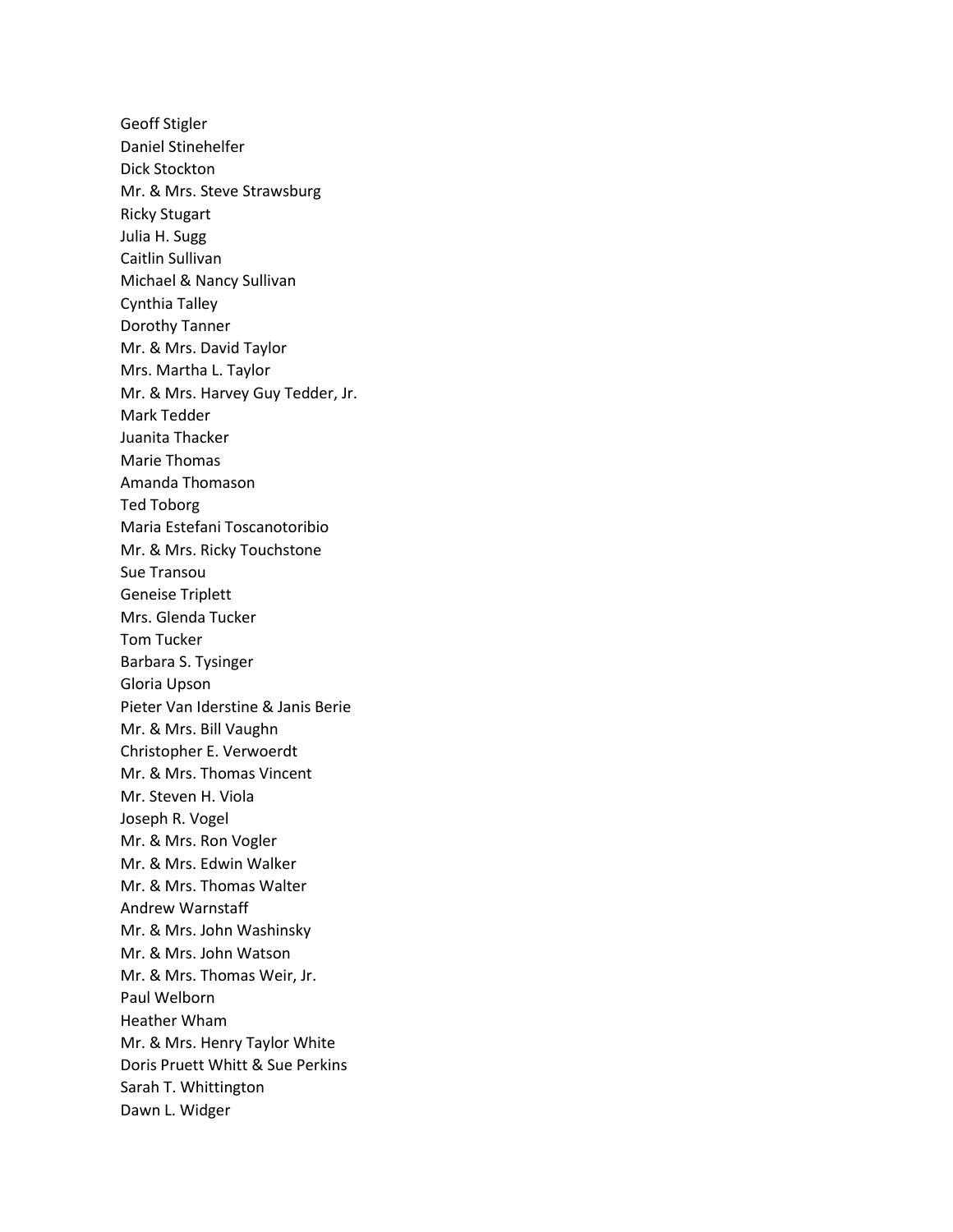Susan Wilby Mr. & Mrs. Walt Wiley Catherine Wilkinson Mr. & Mrs. Hampton Williams Mr. & Mrs. Jim Williams Mr. & Mrs. John Williams Joyce Williams Mr. & Mrs. Lynwood E. Williams Mr. & Mrs. Ben Willis, Jr. Calvin Wilson Mr. & Mrs. Peter G. Wilson Lisa Wilt Vee Wolff Carolyn J. Woodard Jonathan Wooten Vera Wright Mr. & Mrs. James E. Yarbrough Kim Yates Marcia Yokeley Joan Young Nancy N. Young Mr. & Mrs. Jason David Zaks Bonnie Zelasko

# Friends of Samaritan

# Supporters

#### **Up to \$99**

Bruce Abbey Frances Walker Abbott Joshua Adams Melanie Adams Mr. & Mrs. Tim Adams Doug Aderhold Mr. & Mrs. Jalal Adouli Genelle Aikens Mary Ann Albright Linda Alexander Ada Allen Dawn Allen Mr. & Mrs. Miller Allen Lark Almond Brian Althoff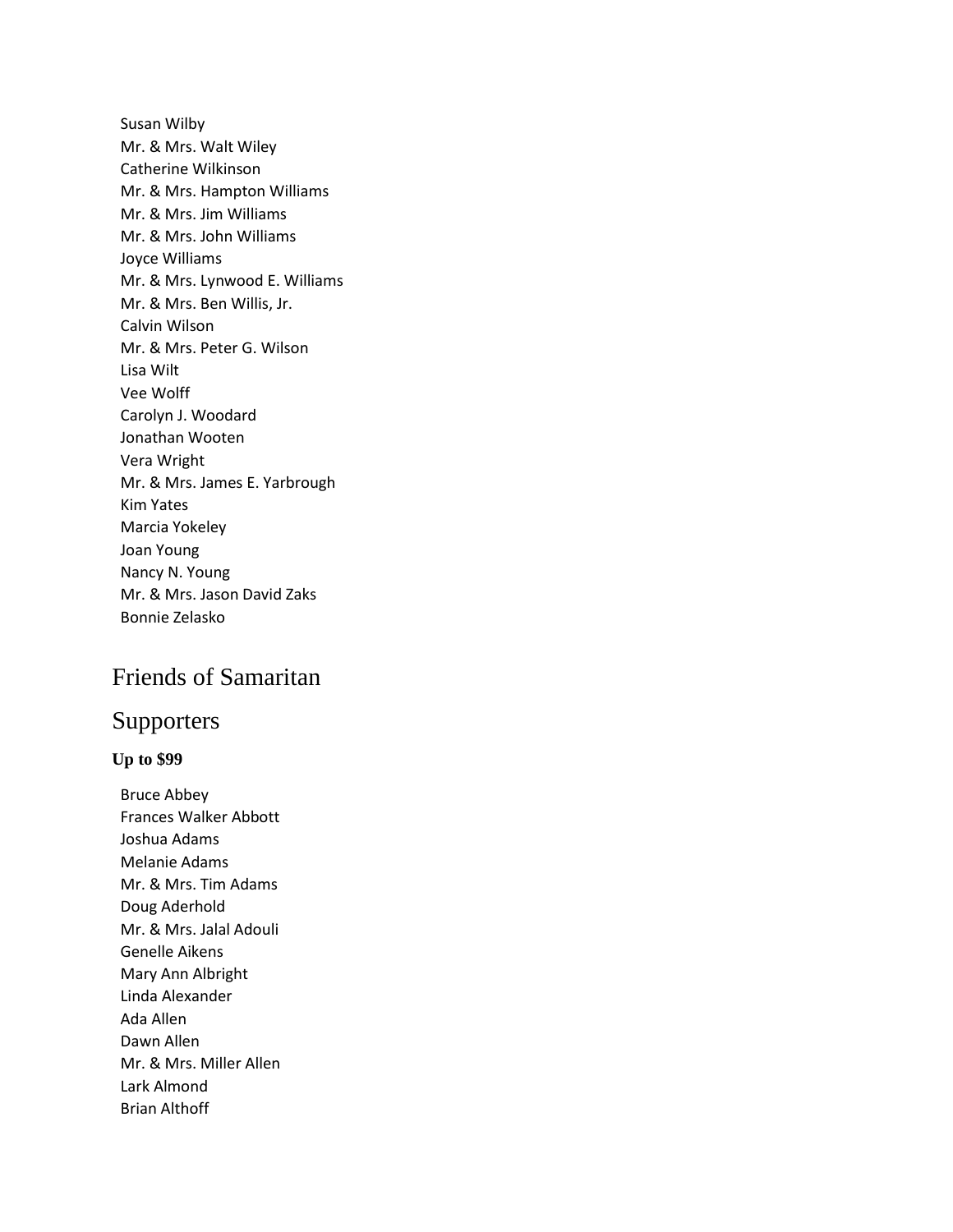Denise Amason Eric Amtsberg Donna Anderson Tayna C. Anderson Doreen Arnold Mr. & Mrs. Neil Arrington David Ashe Eddie Ashe Dean & Jan Assimos Mr. & Mrs. Dick Bagnal Mr. & Mrs. Joel M. Baillie Mr. & Mrs. Bud & Zanne Baker Rachel Bakker Ms. Betsy S. Baldwin Fran Baldwin Chris Ballenger Remona Banner Houshang Barati Alexander Barber Ms. Carole Barber Lois Barnes Gloria Bartelt Sonya Baskin Lynn Basler Martha Bateman Melissa Batts Kimberly Beardsley Samuel Beckworth Michael Bentley James Berenson Dr. & Mrs. Simon Bergman Maryellen Berry Parks I. Berryhill, Jr. Alice Bess Mathieu Bilal Sarah Blumenthal Katie Bond & Cecil McElveen Keith Bonin Meghan Boone Miss Deborah Bowen Cates Braden Dr. & Mrs. Charlie Branch, Jr. Mary Jo Brewer Peggy Brewer Mr. & Mrs. P. Jeffrey Brice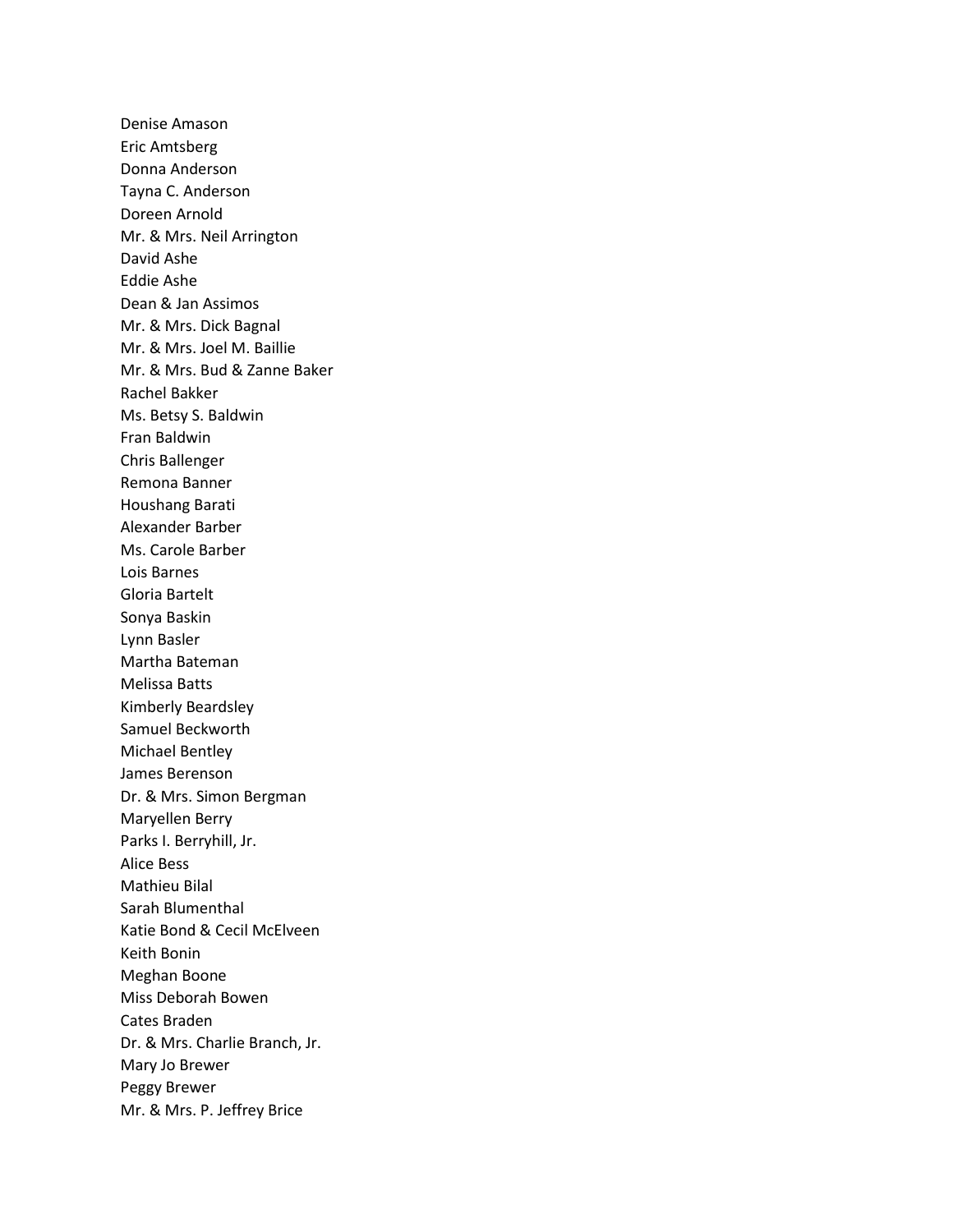MaryAnn Bridger Mr. & Mrs. Alan Bridges Julian Michael Bridges Mr. & Mrs. Michael Brooks Beverly A. Brown Joya Brown Laura (Jo) H. Brown Sharon S. Bryan Horace Bryant Falena Bryden John M. Burkart, MD & Marcia B. Szewczyk, MD Suellen P. Burke Benjamin Burnside Mr. & Mrs. J. G. Butler Mr. & Mrs. James A. Butler, Sr. Sara A. Butler Gary Byrd Mr. Paul R. Byrd Deborah Caldwell Sylvia Caldwell Mr. & Mrs. James Calgaro Andrea Calloway Kim Campbell Judy Canada Sara Cannon Lila Canon Mr. & Mrs. Bernard Carpenter Matt Carpenter Brian Carter Isabel M. Carter Mr. & Mrs. Billy Caster Abby S. Catoe Sandra Caudill Deborah Cavanaugh-Grant Ashley Chaland Leslie Chamberlain Mr. & Mrs. Glenn Chamberlin Patricia Chamovitz Mr. & Mrs. Larry Chance Holly Chandler Angela Charles Lois Charles Mr. & Mrs. Roger Chester Avery Church Delane Clark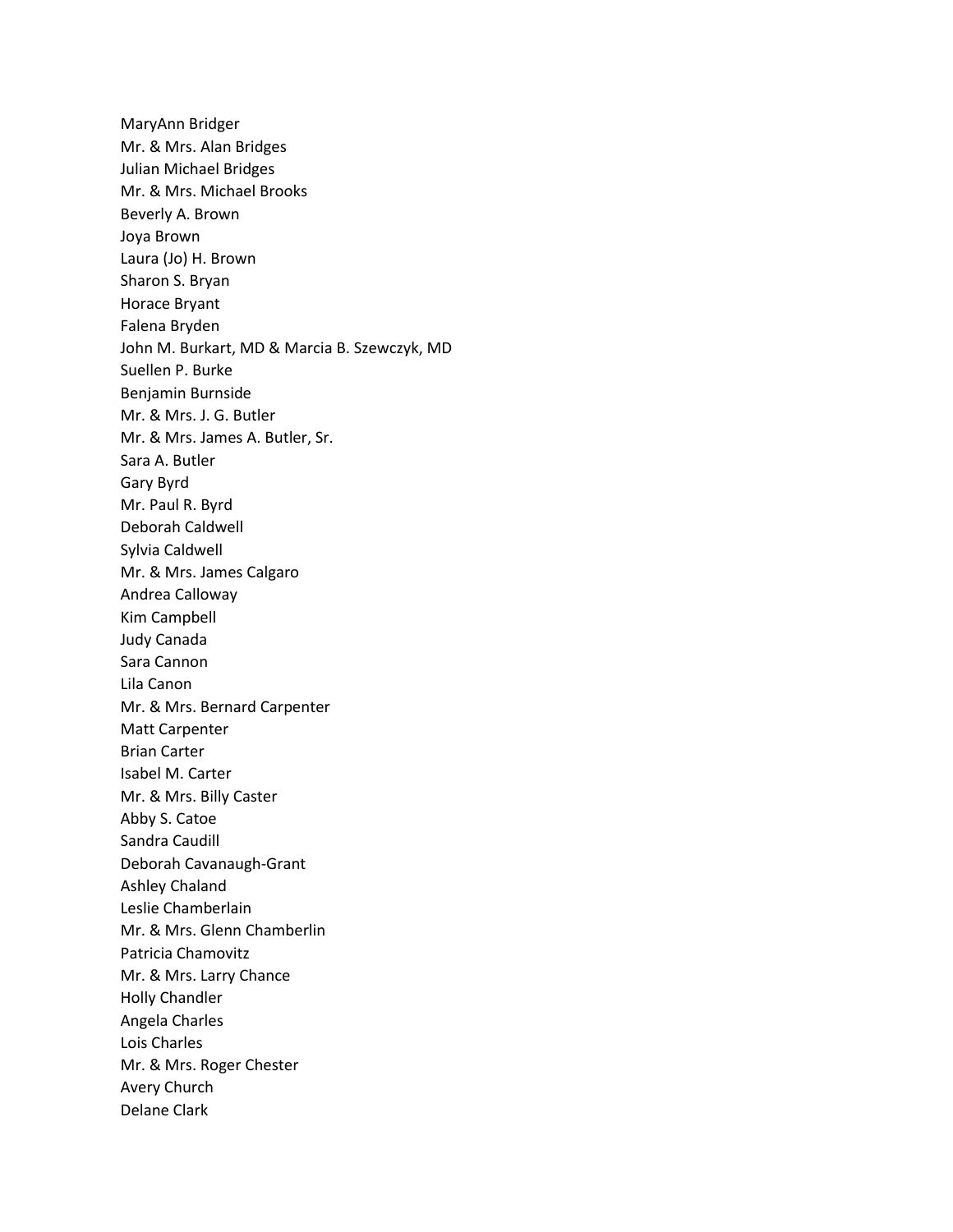Halle Clark Heather Clark Mandy Clark Mr. & Mrs. Timothy J. Clark Ali Clayton Lora Clayton Betty Cloud Almetrice Clyburn Anne Collins Bart Collins Brittany Collins Robert Conn Rachel Conner James E. Conrad Mr. & Mrs. Don Cope Dr. & Mrs. David Corddry Charles Cornelius Hilda Couch Mr. & Mrs. Jon C. Cowgill Mr. & Mrs. John Andrew Cox, III Mr. & Mrs. Michael Crane Erin Craver Meji Crawford Deborah Creech Darrell Crockett Dorie Crowe Kim Culberson Evetter Culcleasure Ms. MaryKate Cunningham Mr. & Mrs. Dick Dalton Brian Daniel Melissa Daniels Vickie Danley Mary Kay Darr Mr. & Mrs. Chevol Davis Mr. & Mrs. Jim Davis Krystyna W. Davis Mr. & Mrs. Timothy Davis Mary Deakle Ashley Dickens Willie Dinger Dorothy Dodge Jennifer Dodson Larry Dorriety Allison Dotson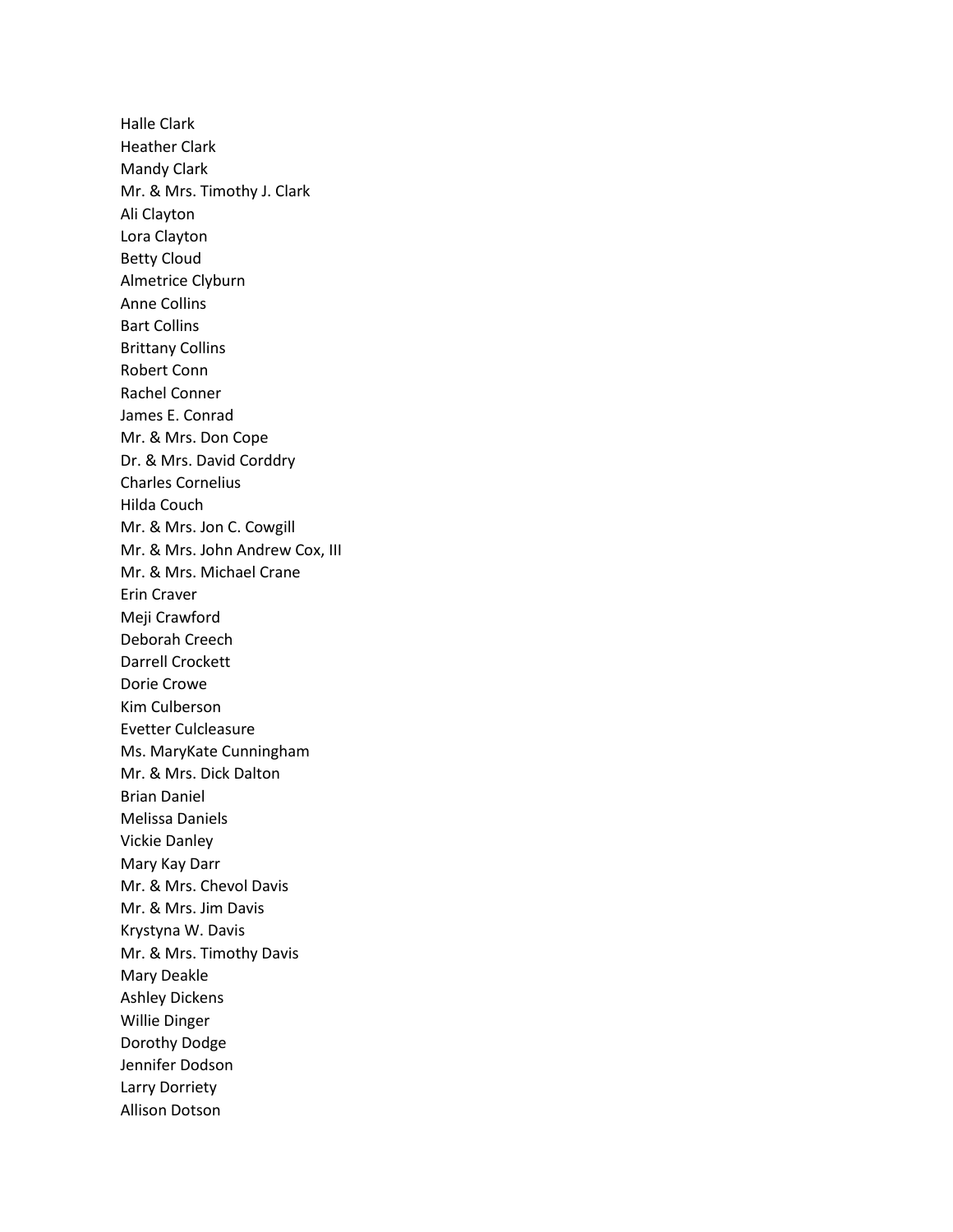Deborah Douglas Mr. & Mrs. Thomas Dixon Douglas Mr. & Mrs. Barry Dowell Mr. & Mrs. John Downey Mr. & Mrs. Matt Drane Thomas F. Duckwall John Duffey Rhonda Duhon Angela Dumont Griffin Duncan Ray Dyer, III Shelby Easley Melvajean Eason Mr. & Mrs. Jake Easter Pat Eddleman Courtney Edwards Lib T. Edwards Dr. & Mrs. Gerald W. Eggers Mr. & Mrs. Philip G. Egnatz Gary Elkins Mr. & Mrs. Frank Elliott John and Jana Elliott Mr. & Mrs. Kenneth P. Elliott Lindy M. Ellis Ronald Ellis William Engroff Mrs. Rosemary Enos Benjamin Erickson Terri Erickson Mr. & Mrs. Dave Eshelman Miss Olga Esparza Mr. & Mrs. Steve Estep Mr. & Mrs. Robert Etzel Mr. & Mrs. Tate Evans Karen E. Everhart Fair Share Farm April Farley Jon Faulkner Jeanne Hensley Faw Lisa Featherngill Mr. & Mrs. Robert J. Ferrarin Margit Fichtner Beth Fike Charles Fiore Mrs. B. H. Fishel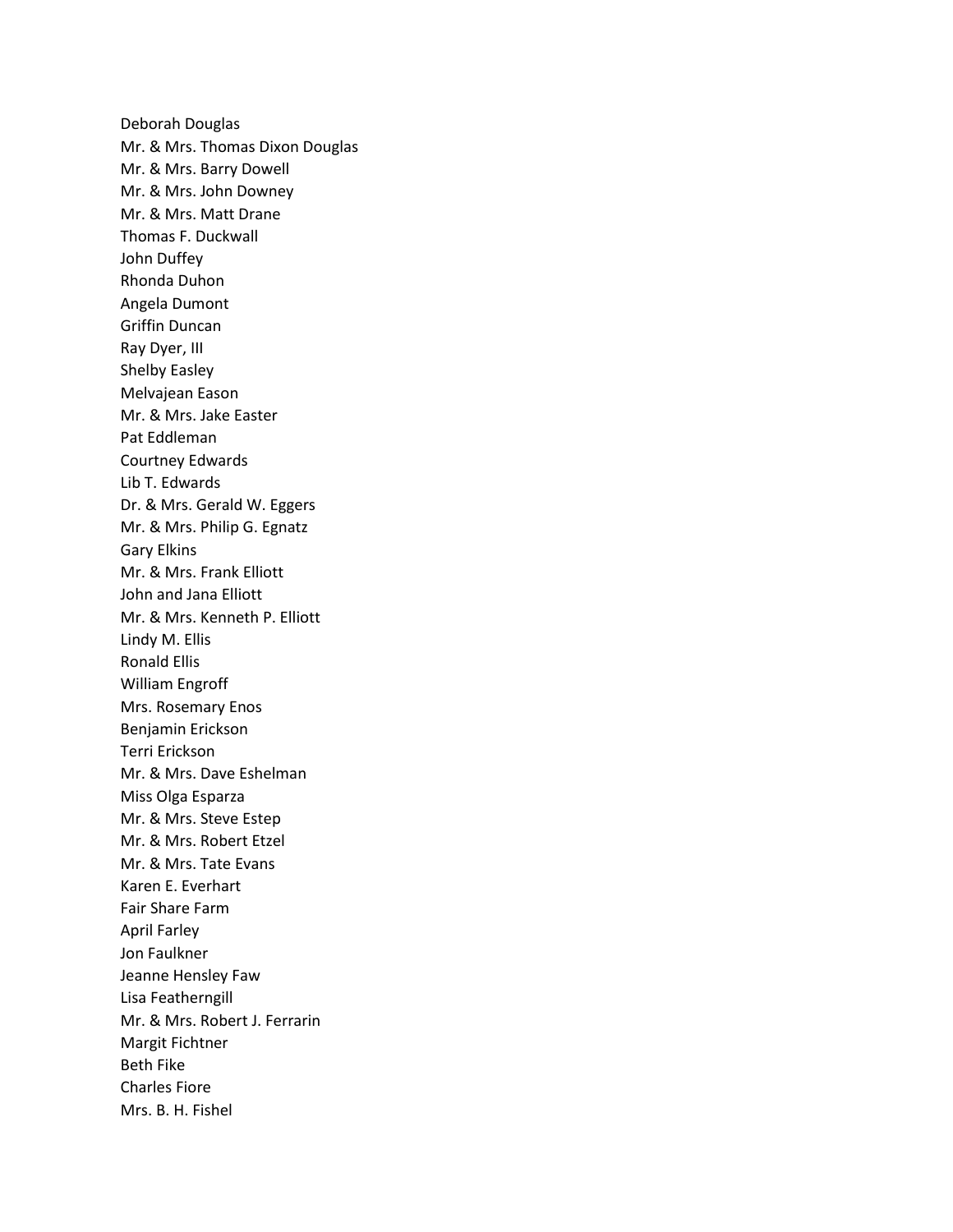Robert W. Fisher Terri Fisher Stacy Flathau Andrew Flick Chris Foley W. Brent Foote Susan Foreman Vicki Fragakis Casey Francis Thomas H. Frazier Mr. & Mrs. Stuart French Carolyn Fuller Amy Fulp Antonio Fulton Nicolle Gaillard Carolyn Galloway Shanika Gambrell Joshua Gardner Mr. & Mrs. Michael Garner James Garrison Marvin Gaston Rev. Meg Gaston Marie-Amelie George Sara Gibson Paul Gilgo Chris Gilley Taneisha Gist Bette Glance Kate Gledhill Sonya Glenn Janet Golka Wendy Gonzalez Nova Mr. & Mrs. Larry E. Gordon Frances V. Gough Mr. & Mrs. Tony L. Gough Linda Grabon Teddy Grabowski Teresa Grace Mrs. Rosalind Graham Heather Gram Jacqueline Gray Dr. & Mrs. Worth Green Robert E. Greenwood Bert Gronseth Mr. & Mrs. John M. Gulley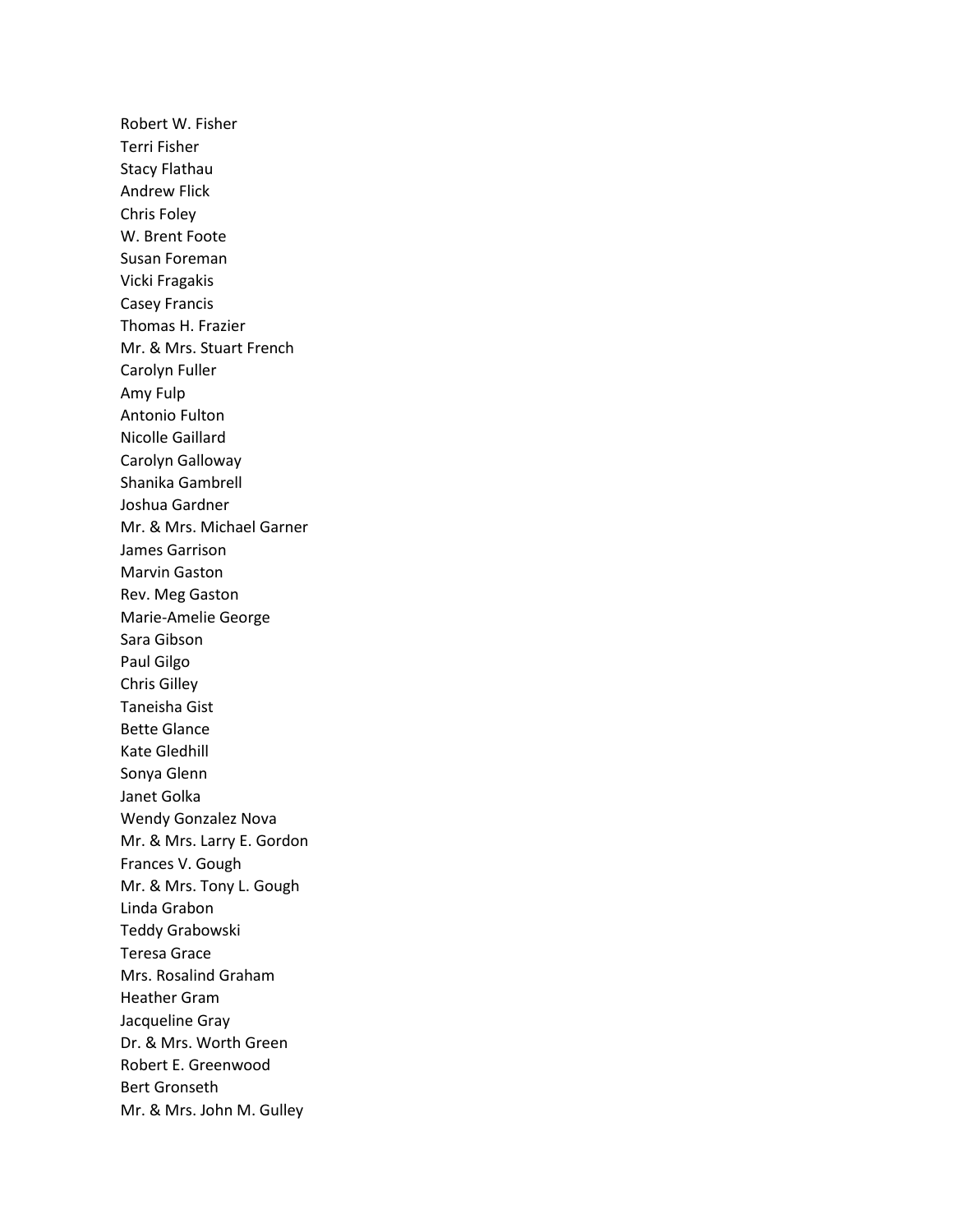Daniel M. Guminski Mr. & Mrs. Spencer Gung Ellen Gurganus Ms. Laura M. Gurnee Mr. & Mrs. Grant Gustafson Lydia Gutierrez Leigh Habegger Katherine Haddix-Hill Robin Hager LaShonda Hairston Jordan Hall Ramona Hambrick Rebecca Haney Kingg Hanif Maria Hanna Norma Jean Harbin Martha Harper Joshua Harris Randy Harris Mr. & Mrs. Clint Hartgrove Mr. & Mrs. Christopher J. Hartley Chad Hatch Anne B. Haxton Andrew Hayes Vada Haynes Debbie Hazelwood Debra Helton Annette Henighan Mr. & Mrs. Mark Henkle Donna Hennessey Wanda Henson Mr. & Mrs. Keith Herndon Mr. & Mrs. Scott Herzog Ms. Gayle Heyer Colin Heyson David Heyson Adrienna Hill Jayne C. Hillman Brian Hitney Tabitha Hodges Joan Holt Beth Holthusen Darlene Hood Marjorie Hoots Mr. & Mrs. Mike Horne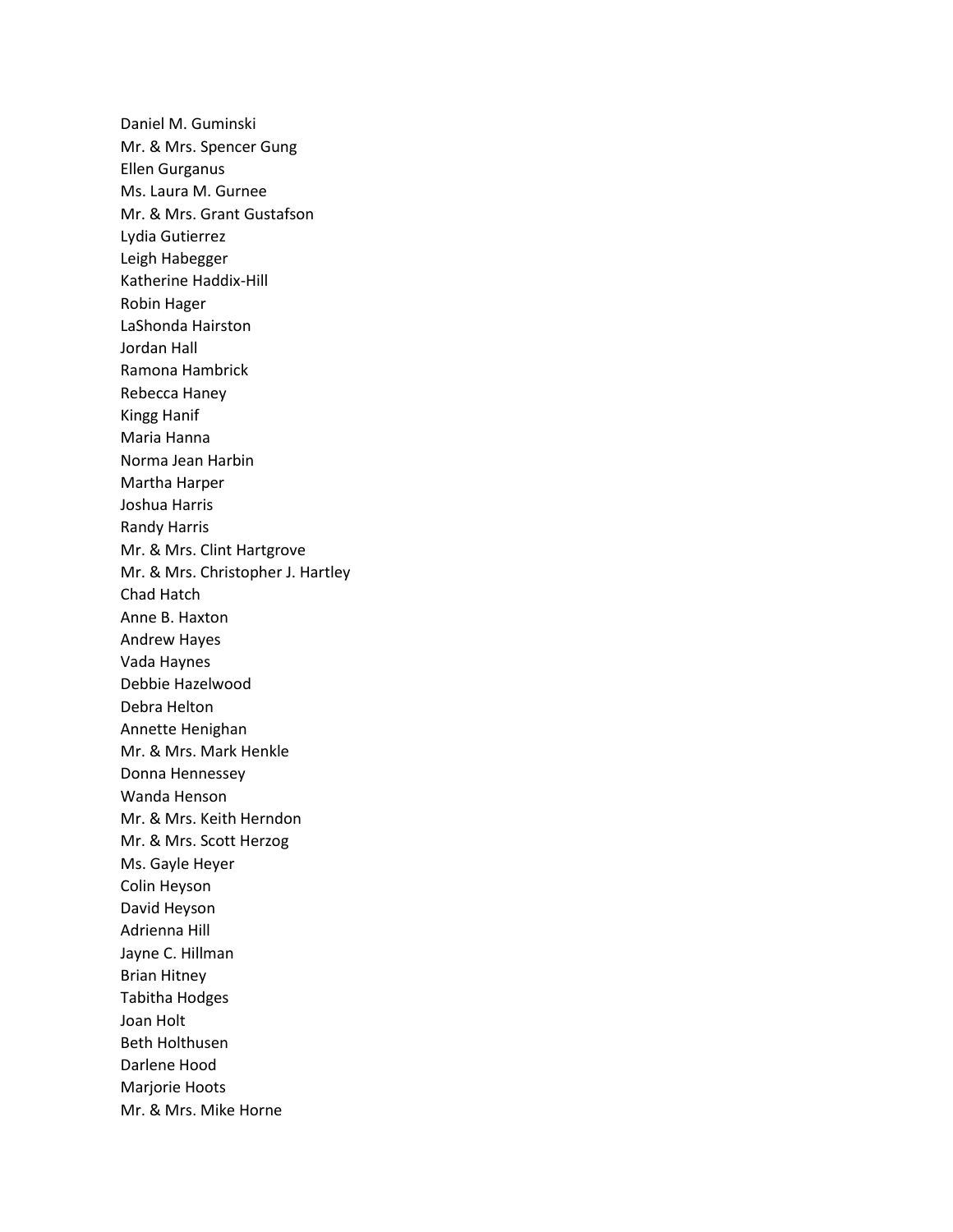Marcus Houston Graham Howard James Howard Angela Hudson Mr. & Mrs. Oliver Hudson Ronnie Lee Hudspeth Mr. & Mrs. Rodney A. Hughes Vicki Hughes Terry M. Huls Anna Hundley Alana Husky Mr. & Mrs. Lee Hutchins Nancy Elizabeth Irvin Mr. & Mrs. Ted Irvin JoAnne Jackson Mr. & Mrs. Will Jackson Elizabeth Jamison Alex Jarrell Mr. & Mrs. Mike Jarrell Manak Jayne Georgia Jaynes Kay Jelinek Mr. & Mrs. Larry Joe Frank Johnson Kristen Johnson Sophie Johnson Ira Jones, Jr. Mr. & Mrs. Joseph S. Jones Mr. & Mrs. Justin Jones Porsche Jones Rachel Hughes Jones Valerie Jones Melanie Jones & Theodore VonFeldt Anthony Jordan Mr. & Mrs. Frederick Jorgenson Carole Kass Davis Katie Jeff Katowitz Steve C. Kelley Evie Kendall Anne Kennedy John Kepins Nellie Ketner Mr. & Mrs. John Kiger Robert E. Kinch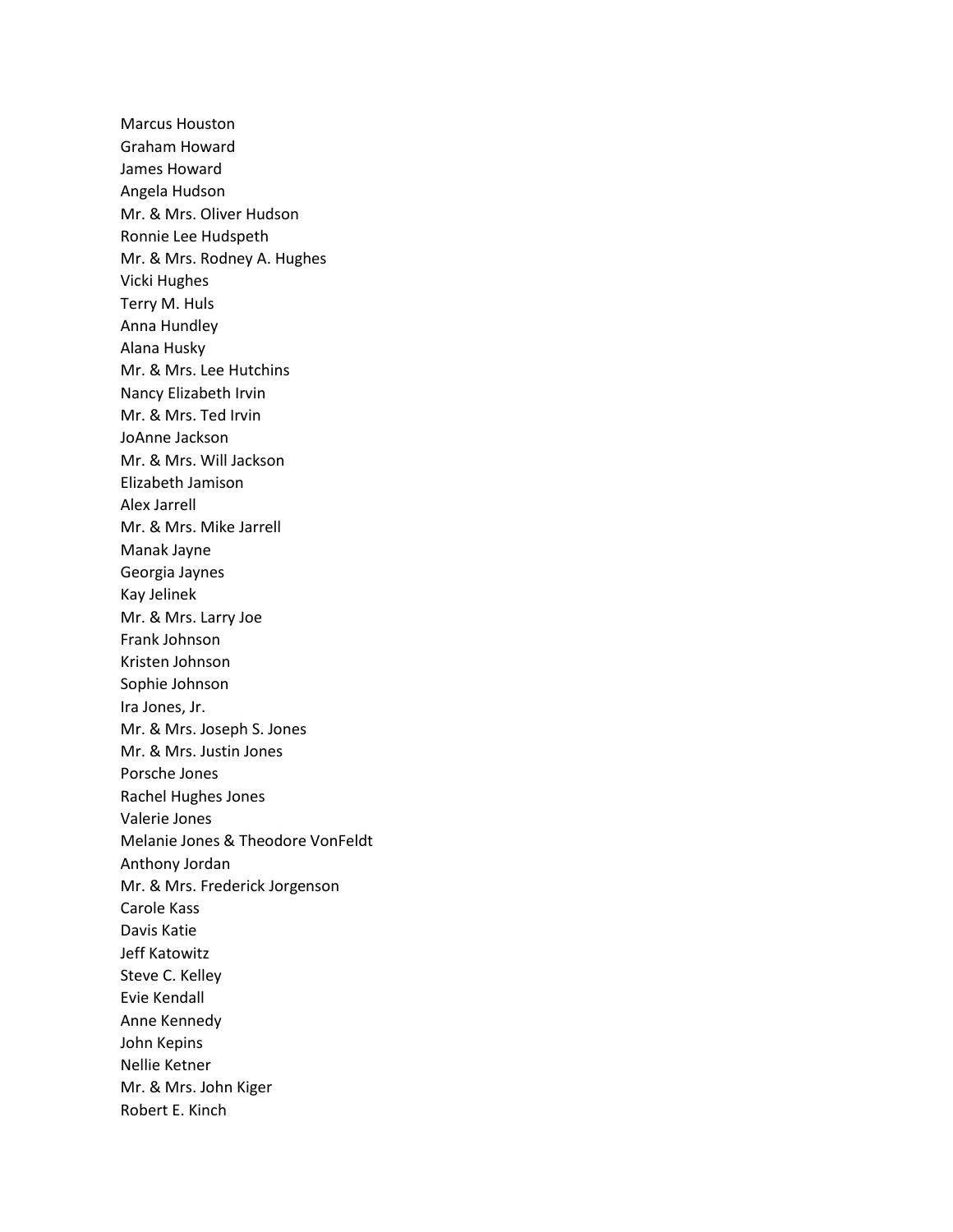Rebecca King Glenn and Mary Kinken David Kinney Lauren Kirk Georgie B. Kitchen Dusty Klass Gary M. Knight Hope M. Knight Jeff & Lisa Knock Julianne Knowlton Sophia Konanc Sheila Koone Lynn Kosman Gabriella Kozlowski Bridgette Krahn Mazie E. Kreicker Nicole Kugel Kimberly Kurtz Dr. & Mrs. Tim Kute Erin Kwasnik Mr. & Mrs. Stephen Lail Mr. & Mrs. Richard Lance Doris Marlene Land John M. Lang Colleen M. Lanier Renee Large Robert Larson Karen Latham Mr. & Mrs. James Laughrun Lee Lavallee Mr. Paul Lawrence Bill Lawson Roberta W. Ledford Jodi Lee Mr. & Mrs. Gene Lewis Xiaofeng Li Elizabeth Lide Ms. Teri Liles Peter Crawford & Linda Shieh Mr. & Mrs. Paul Liotard Tonya Lisenby Mr. & Mrs. Gregory L. Littell Dale Livengood Mr. & Mrs. Tom Livengood Teresa Loflin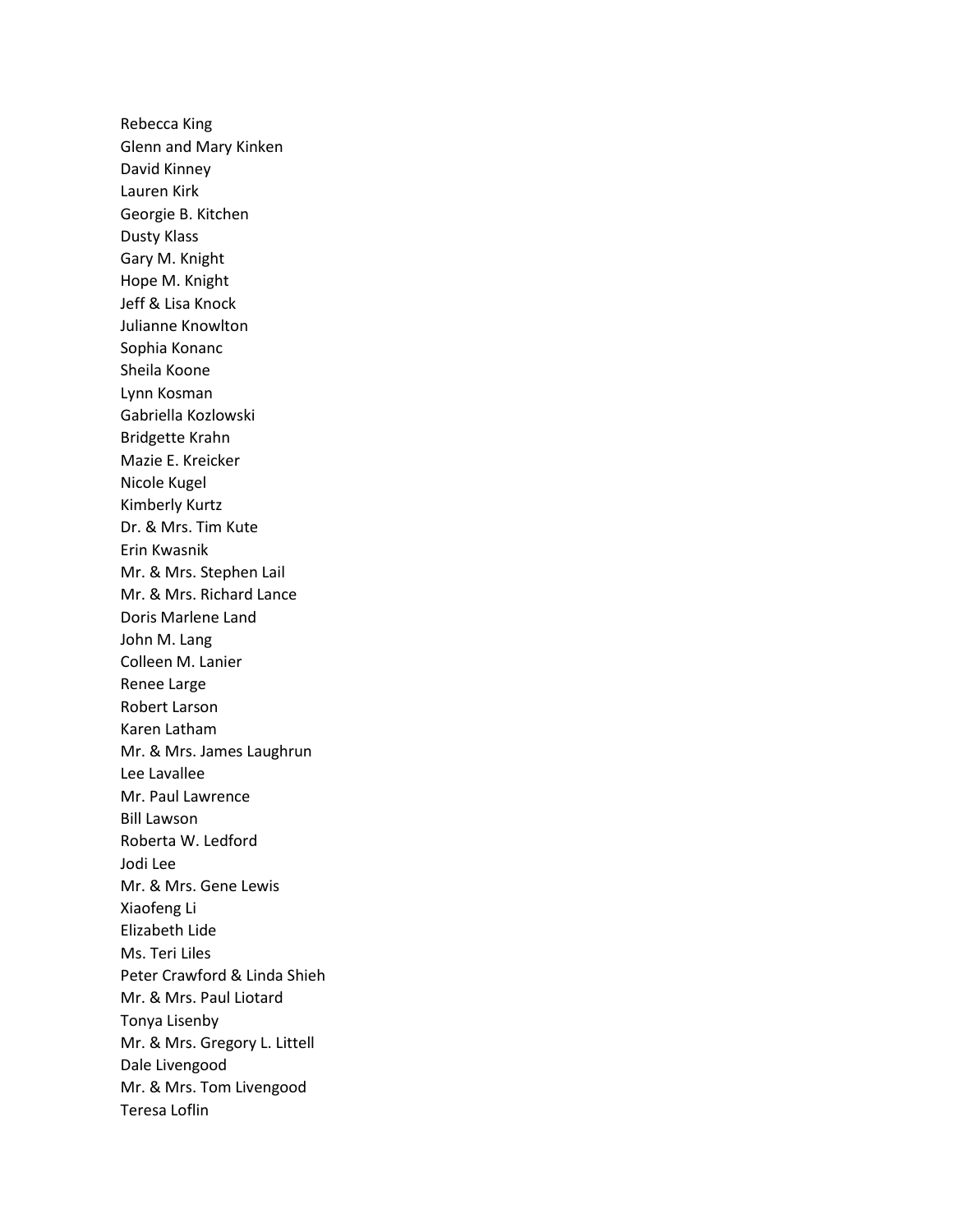Gwen Loggins David Loman Tim & Susan Long Mr. & Mrs. Joseph Lopina Dianne S. Lott Matoka Love-Maxey Adawntra Luke Traci Lumley Mrs. Ruth A. Luther Kelly Lyons Robbyn Lyons Jonathan Maas Emily Madden John Makar, Jr. Bob Mallery & Barb Blackledge Ms. Bianca Malloy Shannon Maloney Bethany Mann Darrelle Manning Mr. & Mrs. Elysito Mante Angela Marion Rebecca L. Marion Sue S. Marion Dr. Stephen Martin Mr. & Mrs. Tom Mascenik Steve Maskery Mr. & Mrs. G. Eric Matthews Jo Ellen Maxwell Shannon McBride Sybil McBride Ann McClain Kaychele McClelland Kecia McCloud Ashley McCuistion Brenda McDaniel Catherine McDonald Sherryl McDonald Byah McGee Mr. & Mrs. John McGee Sheri McGee Kellye McKay Rebecca McLean Phillip Greg McLeese William McLeod Trena McNabb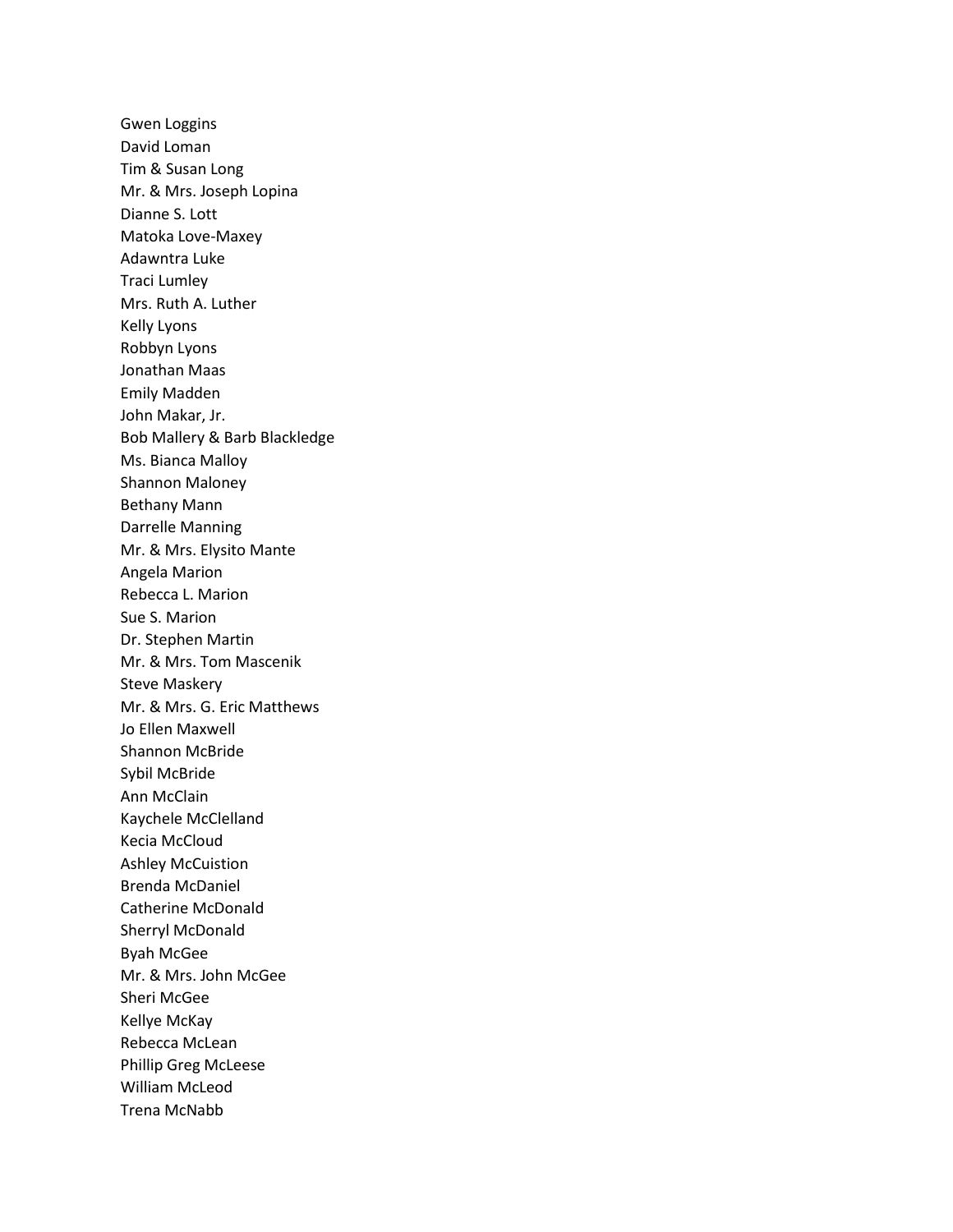Mr. & Mrs. Jeff McNeal Rebecca McNeely Colleen McShane Rabenold Catherine Mendenhall Derrick Mendenhall Lata Menon Mr. & Mrs. William Messenger Mr. & Mrs. William P. Messick Mr. Dan Metzler Kate Mewhinney Susan Meyers Linda Mickle Emily Midea Mr. & Mrs. John Millar Mr. Brian A. Miller Byron Miller Lisa Millican Troy W. Millikan James A. Milner Martha Mitchell Shirley Mitchell Dr. & Mrs. John Y. Modarress Mr. & Mrs. Patrick J. Mogon Rick Monroe Whitney Moody Allison Moore Gary Morehead Alison Morgan Mr. & Mrs. Charles L. Morgan Dr. & Mrs. G. Lon Morgan Carolyn Morrison Wendy Moses Deanna Moss Tim Motsinger Ann R. Mueller Jennifer and Nate Mueske Deborah Muhammad John Muriuki Barbara Murphy James P. Murphy Margaret Murphy Will Murphy Sharif Murray Mr. & Mrs. Ronald Musgrave Nina & Gregory Mushura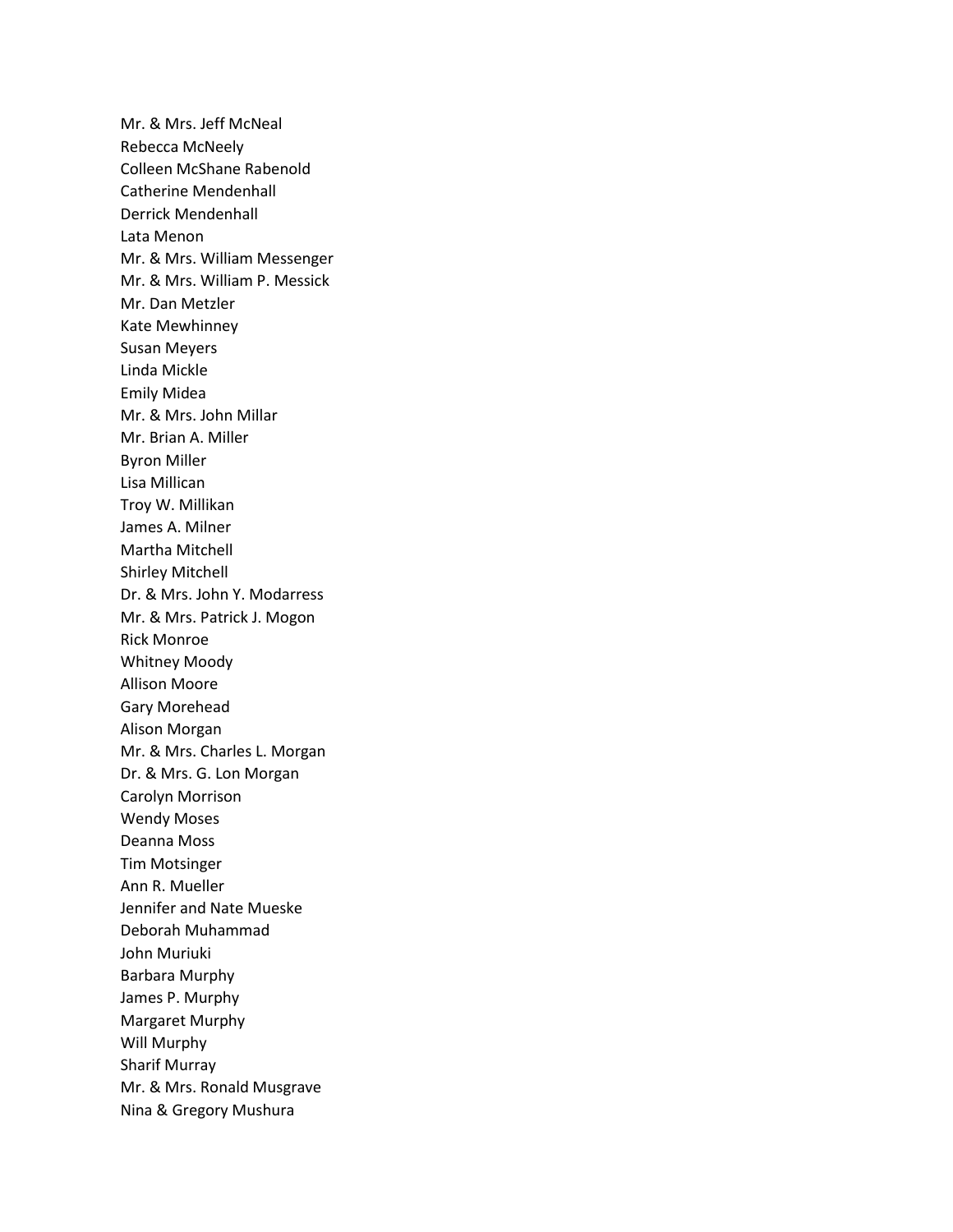Lynn Myers Mr. & Mrs. Todd Naylor Mr. & Mrs. Carl Nelson Jack Nelson Steven Nelson Amanda Nestor Frances G. Newman Louisa Newman Vivian W. Newman Joanne Nicholls Mr. & Mrs. Larry Nicholson Mr. & Mrs. Alan Norman Alice Notine Drs. Francis & Mary Claire O'Brien Janet Odum Robin Oldham Mr. & Mrs. John M. Olenick Marjorie Olsen Maureen Olsen Mr. & Mrs. William K. Olson Betsy Overton Carla Owen Shelby Owen Mr. & Mrs. Ryan Painter Charles Palmer Mr. & Mrs. Lamar Parker Mellin L. Parker Philip Parker Karen Parkman Tripp Parks Daniel Pass Mr. Jerry Pate Damon F. Patrick Mr. & Mrs. Neill Patrick Patti Patridge Renee Patterson Mr. & Mrs. James E. Peacock, Jr. Mr. & Mrs. Raymond Pearson Mr. & Mrs. Mark Peatross Richard Pegg Ram Pendyala Helen Perdue Ms. Calandra Person Lynn & Ernest Peterson Mr. & Mrs. John Petitto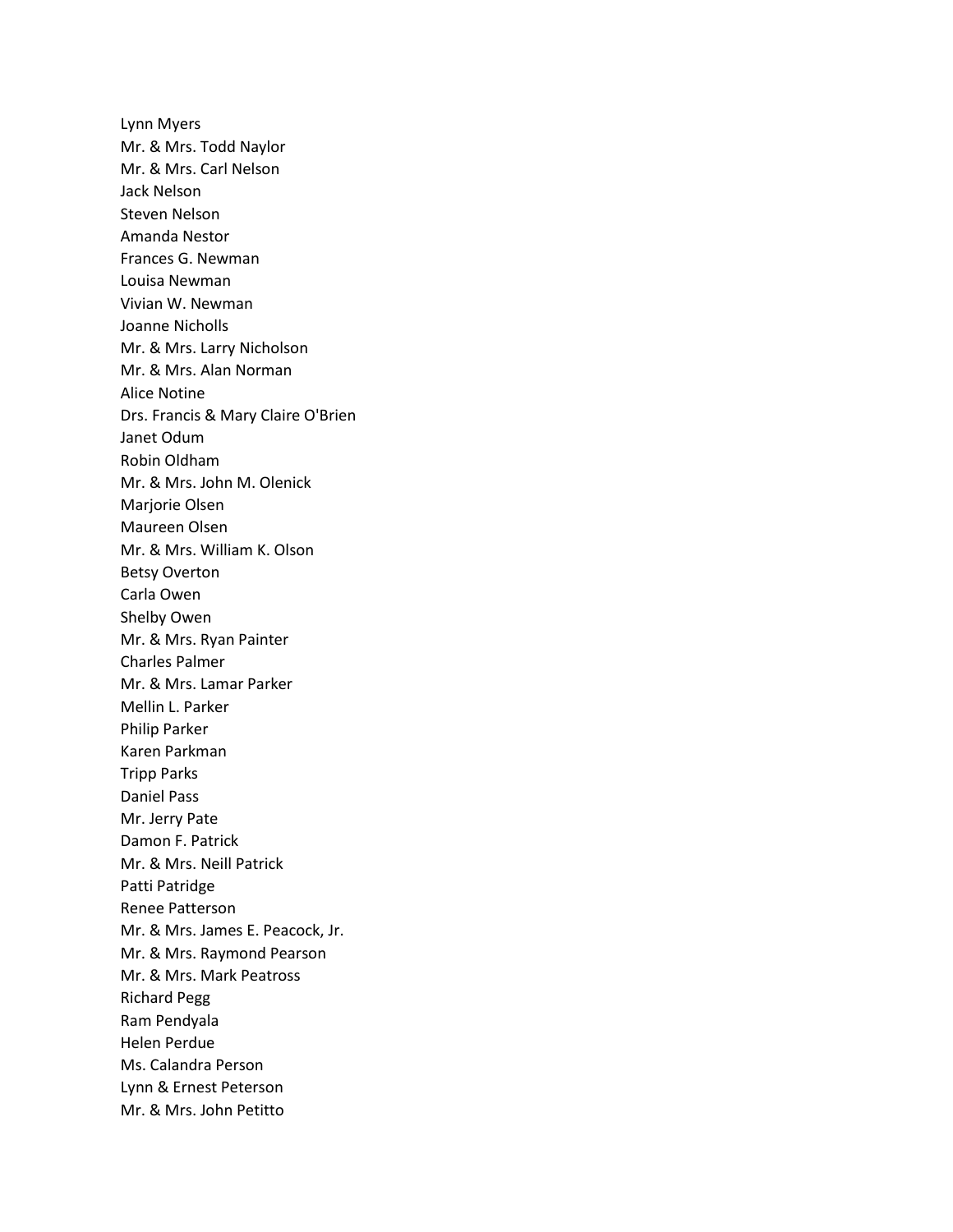Michelle Pfingst Teresa Philley Mr. & Mrs. Thomas M. Phillips Mr. & Mrs. David Pillsbury Shelley Pinson Mary Jane Pishko Graydon Pleasants & Margaret Scales Mrs. Susan Poole Cathy Powell Karen Pranikoff Karen Preddy Eileen Prescott Carly Presnell Mr. & Mrs. Bob Probst Lou L. Prongay Mr. & Mrs. David Pruett Allison Pupuhi Peter Quinn Mrs. Sowmya Qureshi Mr. & Mrs. James Ralston Mr. Kevin Rapier Kevin Ratliff William C. Ray Bernardine Rea Dianna S. Read Kenneth Reavis Joe C. Redding Justin Reece Michael Reeder Don Reid Deborah Rendall Melissa Reneau Jo Reynolds Mr. & Mrs. Jonathan Reynolds Mark Rhile Daniel Richardson Iris Richardson Brandon James Richart Robert Richter Ricks, McGill Mr. & Mrs. Jack Ring Kristen Rinkenberg Lowell Rinker Anna Roberge Kathie Rollins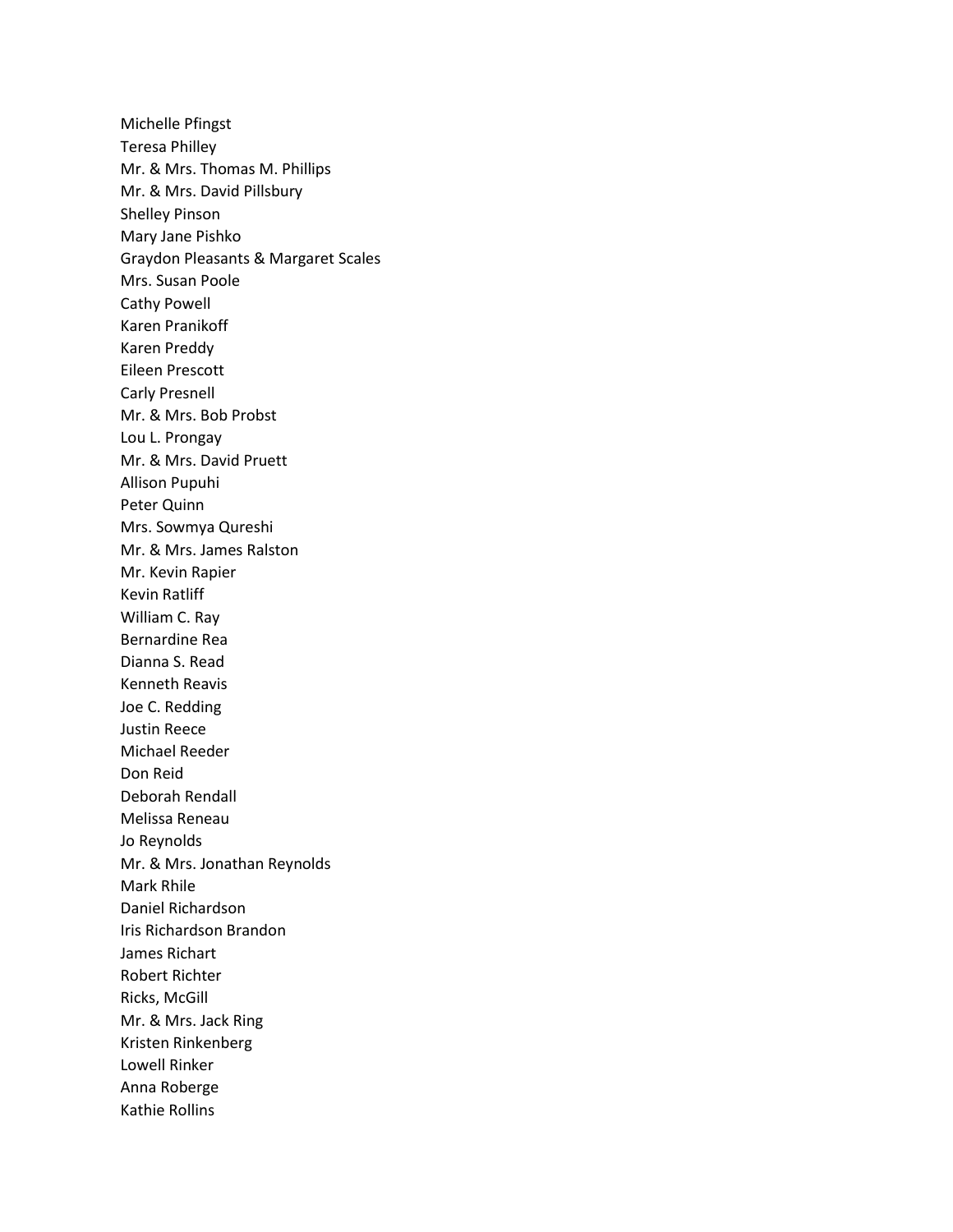Joseph Ross Emily Rostlund Veronica Rousseau Mr. & Mrs. Richard Roy Mr. & Mrs. Hank Rudge Anya Rudisill Jude Runge Brandy Sadler Mr. & Mrs. Jeff Salisbury Mr. Ernest Salley Casidy Sanders Ms. Erica V. Sanders Marea Gekas Sanos Dawn Scheessele John Scherer Adele Schlosser Rosalyn G. Schmidt David Schnelly Walt Schorer Josh Schuminsky Maureen Schuster Emily Seawell Jane Seccombe Kathryn Sell John Seviers Millicent & Tammy Shadden Robin Shaw Cynthia D. Sheaffer Mr. & Mrs. Martin Sheehan Haarala Shelton Sarah Sherman Patti Shew Vivan Shuff Mr. & Mrs. James W. Sidden, II Roberta Siler Krista Simon Mr. & Mrs. Ricky Simpson Everette Simrel David Singleton Mr. & Mrs. Barry Sink Mr. & Mrs. Murray Sink Mr. & Mrs. Richard Sink W. C. Sink Janice D. Sitzes Jake Skillings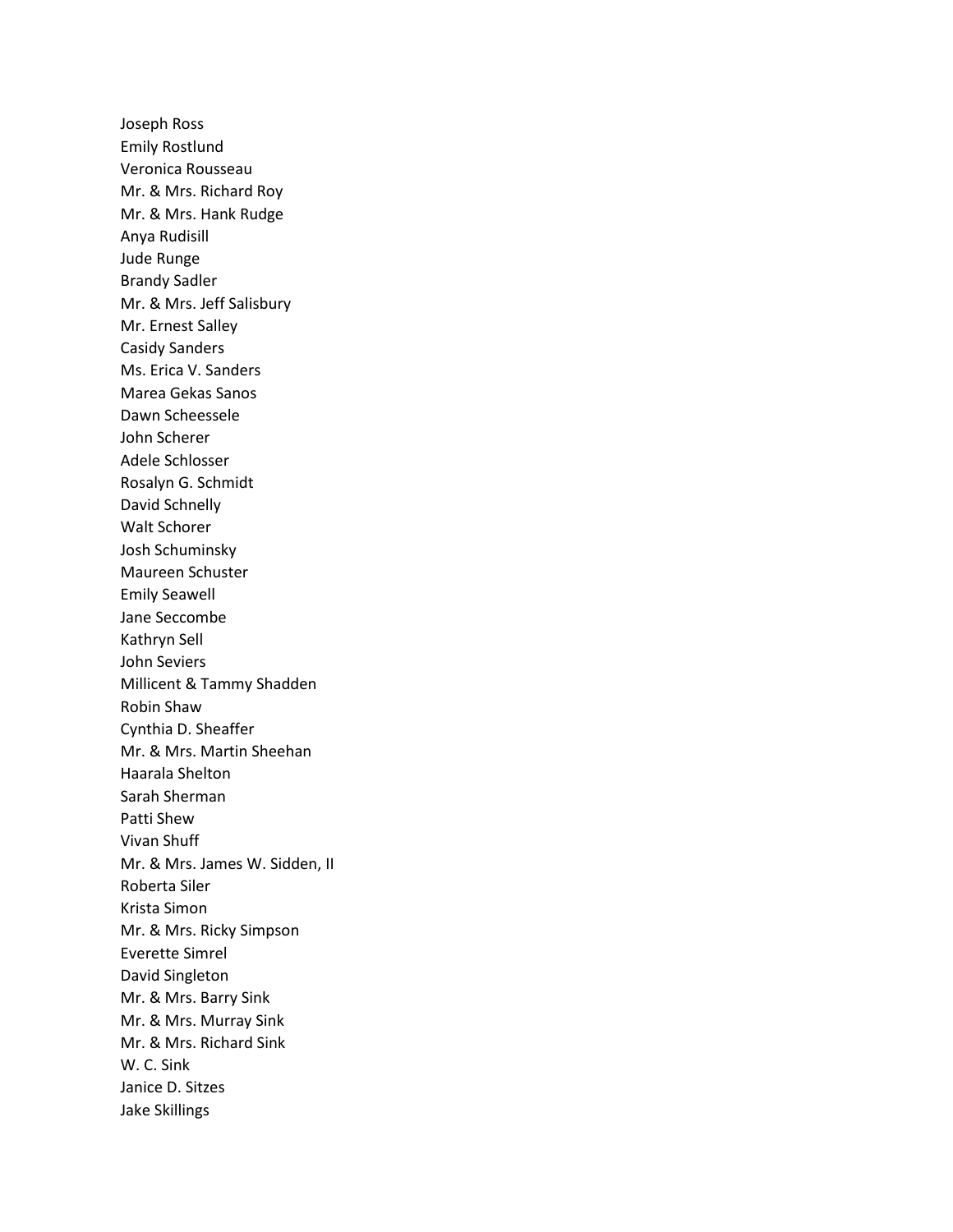Mr. & Mrs. Paul Sluder Andrea Smaxwell Mr. & Mrs. Aaron Smith, Jr. Allen Smith Baylee Smith David Smith Lana Smith Lashawnn Smith Lisa Smith Nicole Smith Sarah Nicole Smith Shelia Smith Wayne Lewis Smith Sybil Snow & JR Warren Jared Songster Gregory P. Southard A. N. Southern Mr. & Mrs. Kevin Soyars Andrew Sparks Samuel Spease Corinne Spencer Mr. & Mrs. David Spencer Thomas Spencer Lynn Staley Mr. & Mrs. Jeff Stallings Mr. & Mrs. Robert Stanback Stephen L. Mabe Building, Inc. Tena K. Stephenson Mr. & Mrs. Glenn D. Stewart Kira Stewart Mr. & Mrs. Paul B. Stewart Shannon Stone Mr. & Mrs. James E. Storey, Jr. Michael Stout Susan Strickland Alma Sturdivant Beverly B. Sturdivant Mr. & Mrs. Ron Summers Beth Sunderman Ms. Kaylynn Suttles Rhonda Swaim John & Janice Swartz Cameron Sweeny Mr. & Mrs. Russell Talley Rev. Dr. Juanita B. Tatum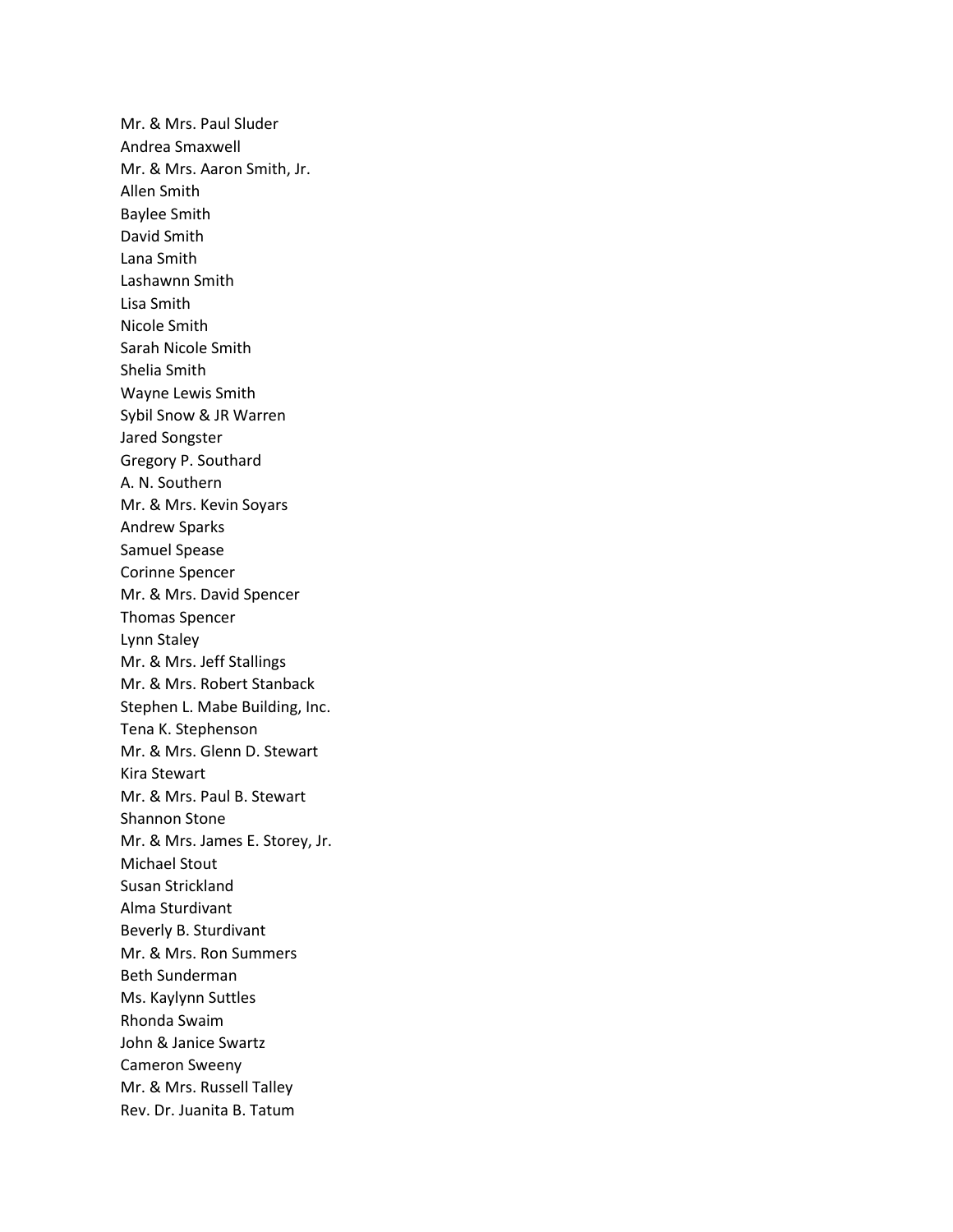Deborah Taylor Greg Taylor Jennifer Taylor Mr. & Mrs. Nat Taylor Terry Tedder Emily Terranova Mr. & Mrs. Reid Tesh Gail P. Theard Ashley Thomas Mike & Ericka Thomas Shirley D. Thorne Cheryl Tilley Ms. Deborah Tillman Angela Timmons Joni Torres Alejandro Trillo Waynetta Trottier An Truong Rosalind P. Tucker Diana Tuffin Mr. & Mrs. Michael Turbeville Maxine Turner Andrea Vallevand Rita Van Duinen Wendy Van Essendelft Mr. & Mrs. Ignacio Vasquez Mario Vaughn Mrs. Shirley S. Venning Kelly Vernon Mr. & Mrs. Stuart Vogelsmeier Holly Vogler Carolyn R. Voss Mr. & Mrs. Brent A. Waddell Judith Wagner Dewilla Walker Mr. & Mrs. George K. Walker Troy & Tonya Walkup Mr. & Mrs. John Wall Mr. & Mrs. Mike Walsh George Ward Laura Warren Katherine Washington Angie Wassum Martha Ellen Watson Mr. & Mrs. Samuel Wauford